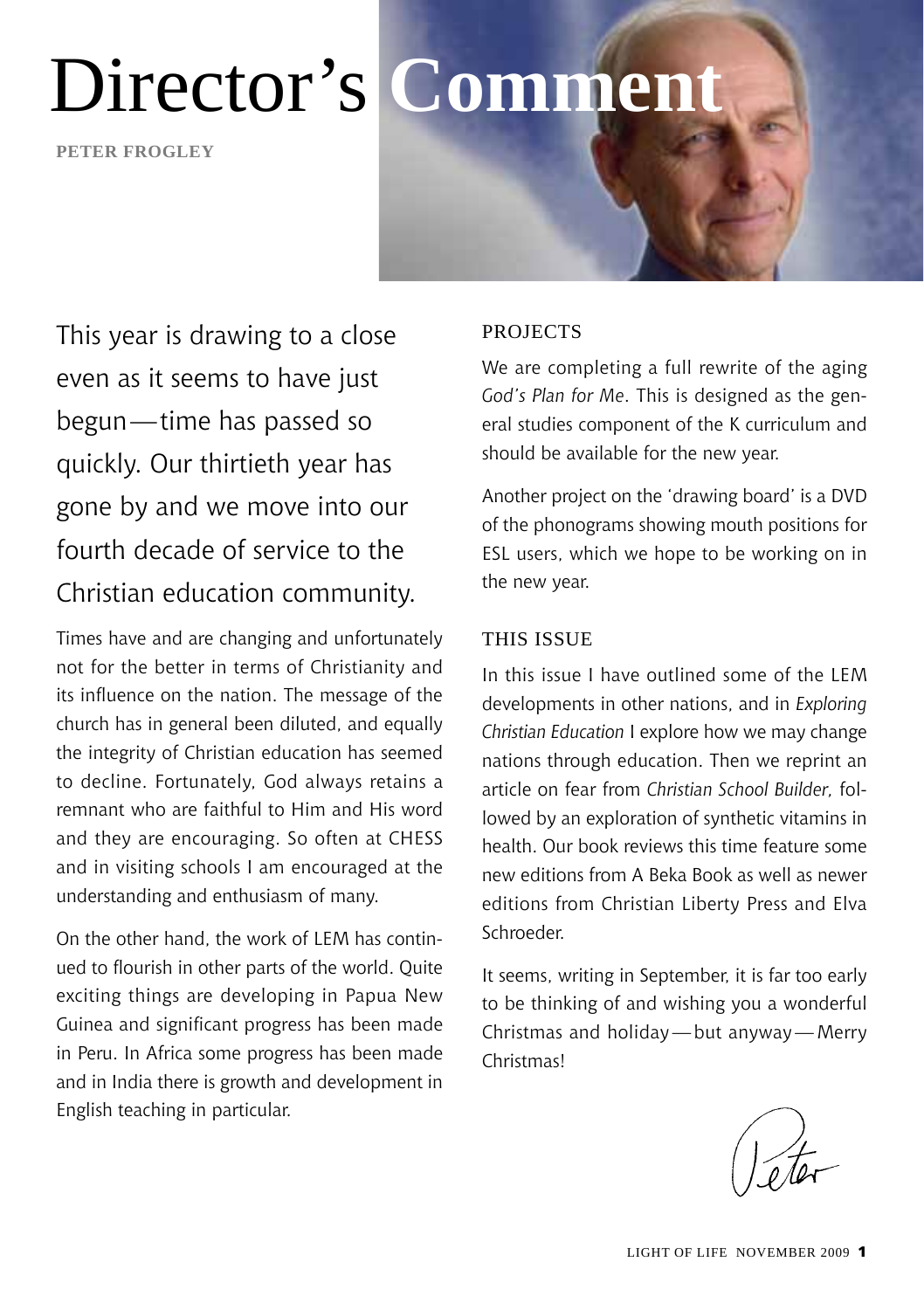



### **CHESS**

2009 has been a mixed year for CHESS seminars. Whilst they have been excellent times and we have so much enjoyed the various aspects of the day, some have been sadly lacking in numbers. As a result we are not planning CHESS for Brisbane or Hobart for 2010 at this time, unless we can be convinced of their viability. We would hope we could continue in those two cities in 2011.

Phil and Carol Oster have done a great job at the Sydney and Perth CHESS this year. Carol is my daughter and as she and Phil have been home educating their five children for nearly a decade, They provide a more hands-on approach.

We announce our CHESS programme for 2010 and ask that you make note of the dates. As we have many who are new to home education we also ask that you would assist us by letting any new home educators in your acquaintance know about their nearest CHESS.

At this stage we have not decided who will be taking the various CHESS seminars. We also do not know whether Kingsley Educational will be taking part again.

#### DATES FOR CHESS 2010 Adelaide Sat 22 May Melbourne Sat 19 June Perth Sat 11 September Sydney Sat 16 October

Various local vendors may also display and sell wares and services at CHESS, by arrangement with LEM.

Home educators in regional areas are welcome to inquire about CHESS seminars or book displays in their areas, particularly if the area is on or near the route we take to a capital city.

### **Overseas**

#### Papua New Guinea

#### **Port Moresby**

Mesia and Iga Novau continue their work in Hula village (about 80 km southeast of Port Moresby) as well as surrounding villages. They have helped several local churches establish Christian schools using LEM Phonics as the foundation for teaching English in their schools. Mesia has been making contact with a number of leaders as far flung as Alotau, in Milne Bay, and the Western Highlands.

#### **Western Highlands**

The Baptist schools in Western Highlands Province have begun using LEM Phonics in their schools.

We are planning for Evelyn to travel to Mt Hagen in January 2010 to conduct further introductory training for over twenty teachers from Western Highlands Province.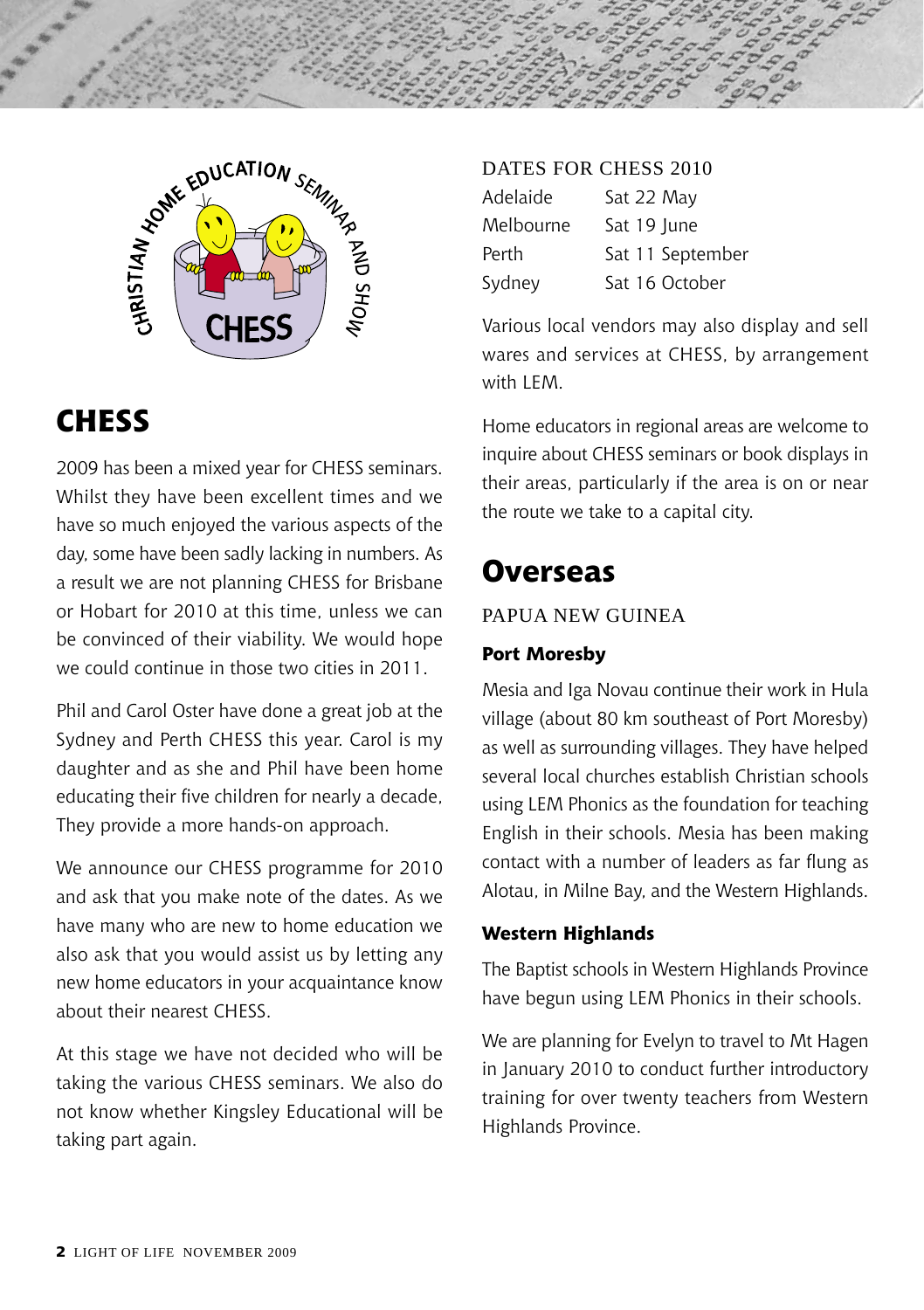

# **News**

#### **Integrated Christian Schools**

I conducted further Phonics training for teachers in the Highlands in Goroka, Eastern Highlands, in September. Several Baptist teachers from the Mt Hagen area attended and were able to increase their skills.

The OBE programme in PNG seems to have run into significant opposition from parents and schools, and some modifications are being made that should enable LEM Phonics to become well established after 6 years of slow planting.

#### East Africa

#### **Tanzania**

Rebecca Lubilanji, one of the teachers at the Joshua Foundation in Arusha, has just returned home from Australia with her husband, Patrick, and their first child, Olivia. They are now hard at work at the foundation, where they play a key role in the educational programme.

#### **Uganda**

The schools in Kampala continue teaching LEM Phonics under COME Uganda, run by Australians Frank and Michele Heyward. I am booked to visit them in mid-November to see how they are progressing in implementing LEM Phonics and to explore ways to assist them.

#### **Kenya**

Home schooler Kay Symons and her husband are working in Mbale, Kenya, and Kay is working on implementing LEM Phonics in the local school. I am hoping to visit them whilst in Kenya in November to encourage them in their work.

#### PERU

I will soon be en route to Peru again, this time with my wife, Kaye. We will be meeting for a few days with the Antorcha (LEM Peru) team in Chiclayo, Northern Peru, to encourage them in their work for the Lord. We are then going to take a few days holiday to visit Cusco and Machu Picchu, before returning to Lima for two or three days of conferences with a church group.

Kaye and I are then going on to the USA and will visit James Nickel as well as some other friends on the west coast before spending a day or two with Mike McHugh in Chicago. Then it's over to the UK where we hope to visit some church friends. Kaye will fly home from London, whilst I travel to Africa.

## **Overseas English Teachers**

One of the great needs in China, India, PNG and other non–English speaking nations is for native English speakers who can instruct

in the LEM Phonics programme. We would be pleased to hear from anyone who feels a call to teach and be trained in LEM Phonics to be able to serve the Lord in one of these nations.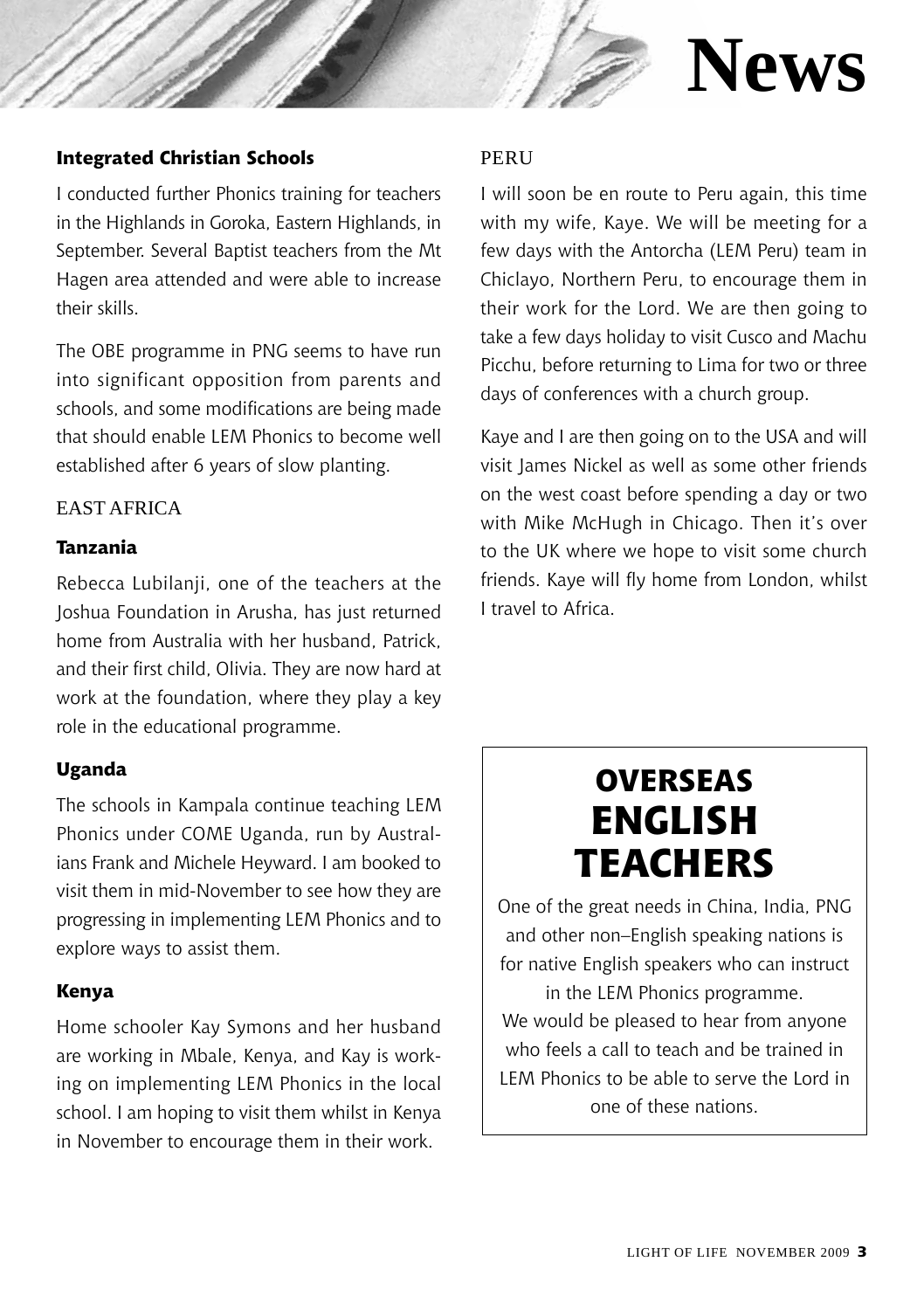# **News**

## **Email communications**

Whilst we have been operating our website with online ordering for some years, we have not developed our email capacity.

We are presently working to build email address lists of customers and friends so that we can communicate with you quickly, efficiently and economically. We will be making contact with you to seek your permission to include you on our emailing list so that we can more easily and economically keep you informed.

We are beginning to send *Light of Life* via email and plan to gradually reduce the number of hard copies we send out. Our plan is to send *Light of Life* to all on our email list. You would receive *Light of Life* as well as news and special offers we have from time to time.

Please take time to send a message to be included on our email list to **asklem@lem.com.au**

# **now available in PDF** Light**of**Life

Are you tired of paper magazines cluttering your desk? Does your heart weep for the trees who gallantly gave their lives just so you could read our magazine? Do you want to help us reduce our print and post costs?

Now you can! You now have the option to receive *Light of Life* e–mailed to you in PDF format instead of a hard copy.

To sign up, please send your name and preferred e-mail address to **asklem@lem. com.au** and you will be subscribed to the email list. You can unsubscribe at any time and we will not share your email address with anyone else.

*Please note that when you sign up for the electronic version of*  Light of Life *you will no longer receive a hard copy.*

## Christmas **Closure** 2009–2010

Our last day of business for 2009 will be **Friday 18 December** and we will re-open for 2010 on **Monday 11 January**.

We are thankful for your support and custom over the past twelve months and we wish you God's abundant blessings for the holiday period and beyond.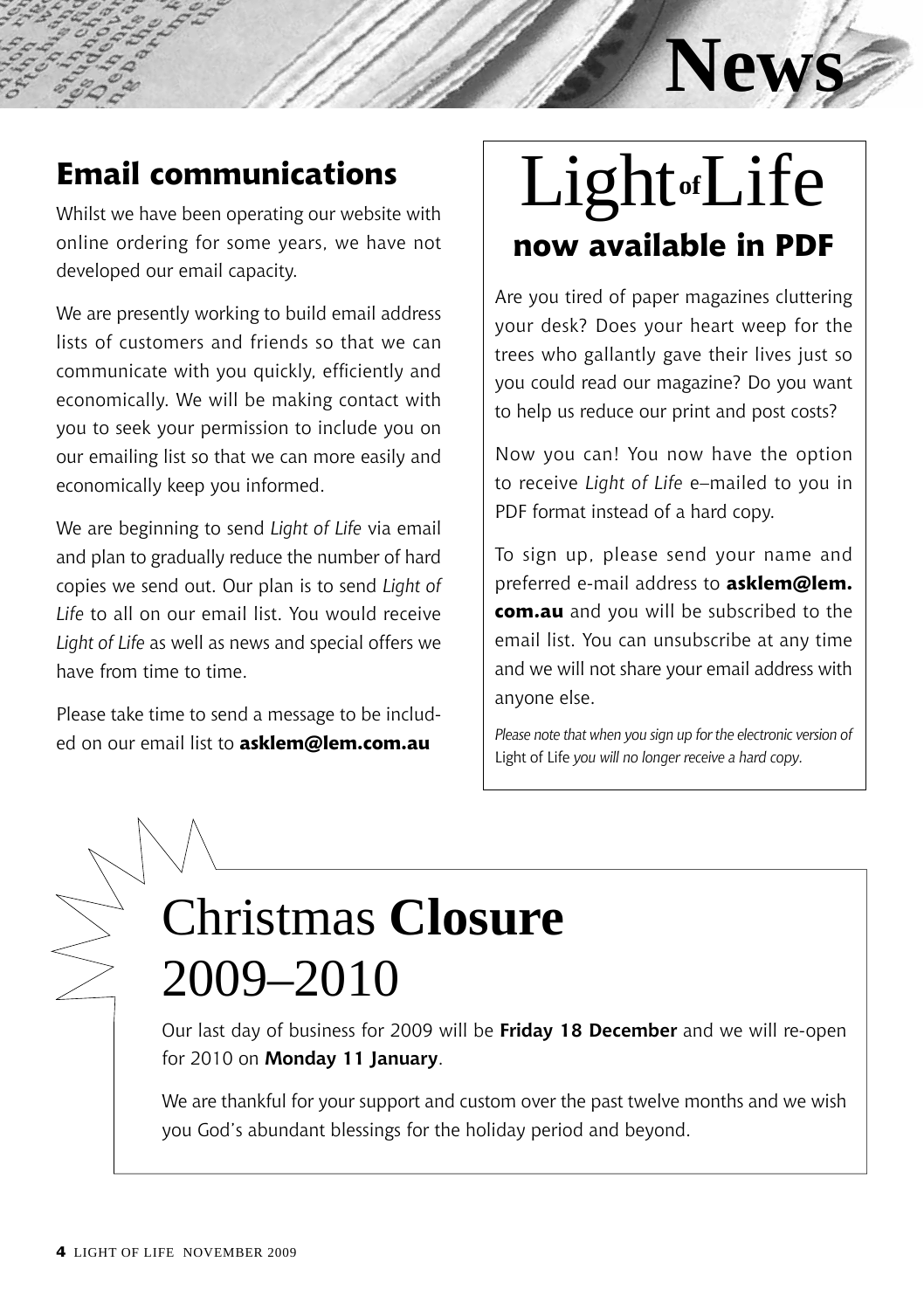# **74 Changing Nations**

 'Righteousness exalts a nation, but sin is a reproach to any people' (Proverbs 14:34).

#### CREATION OF NATIONS

God bought about the creation of nations at the Tower of Babel in Genesis 11. We are told in the biblical narrative that previously the people were of one language and speech. They were fearful of God's command to fill the earth and were concerned lest we be scattered and they united in rebellion against God, in constructing a tower at Babel.

The Tower of Babel is believed to have been a ziggurat; a stepped pyramid, examples of which have been found in various locations around the world, all of which seem to trace back to Babel.

God scattered the people into nations by confusing their languages. It seems each group of people had a different language and could only communicate with their particular group. These nations (ethnic groups, as Bible defines nation) took up various locations around the earth, perhaps reluctantly, fulfilling God's initial instruction to fill the earth. Today we find that nations have been defined politically, artificially, by drawing lines on maps, which has caused huge civil unrest—on all continents, but particularly in the colonial world.



#### God's Plan for Nations

In Acts 17:26–28 Paul writes with understanding of God's purposes for nations:

And He has made all nations of men of one blood to dwell on all the face of the earth, ordaining fore-appointed seasons and boundaries of their dwelling, to seek the Lord, if perhaps they might feel after Him and find Him, though indeed He is not far from each one of us.

For in Him we live and move and have our being, as also certain of your own poets have said, For we are also His offspring.

We see that God's will is expressed in the creation of national entities in time and space. Concerning the nations it is written that God has determined the times and space for each group of people. Nothing has been left to chance, or to man's schemes.

Each nation has an identity and call that God has planned for them to outwork on the earth and in time and space. Each of us can seek the Lord concerning His particular plan for each nation and the role He has called us to play in His great plan. 'For in Him we live and move and have our being…' (Acts 17:28).

There is nothing that is apart from God and His plan, and His plan is not affected by anything we may plan or propose to do. The purpose of God's plan is to be successful in bringing all nations to His feet as a fruit of His complete work on the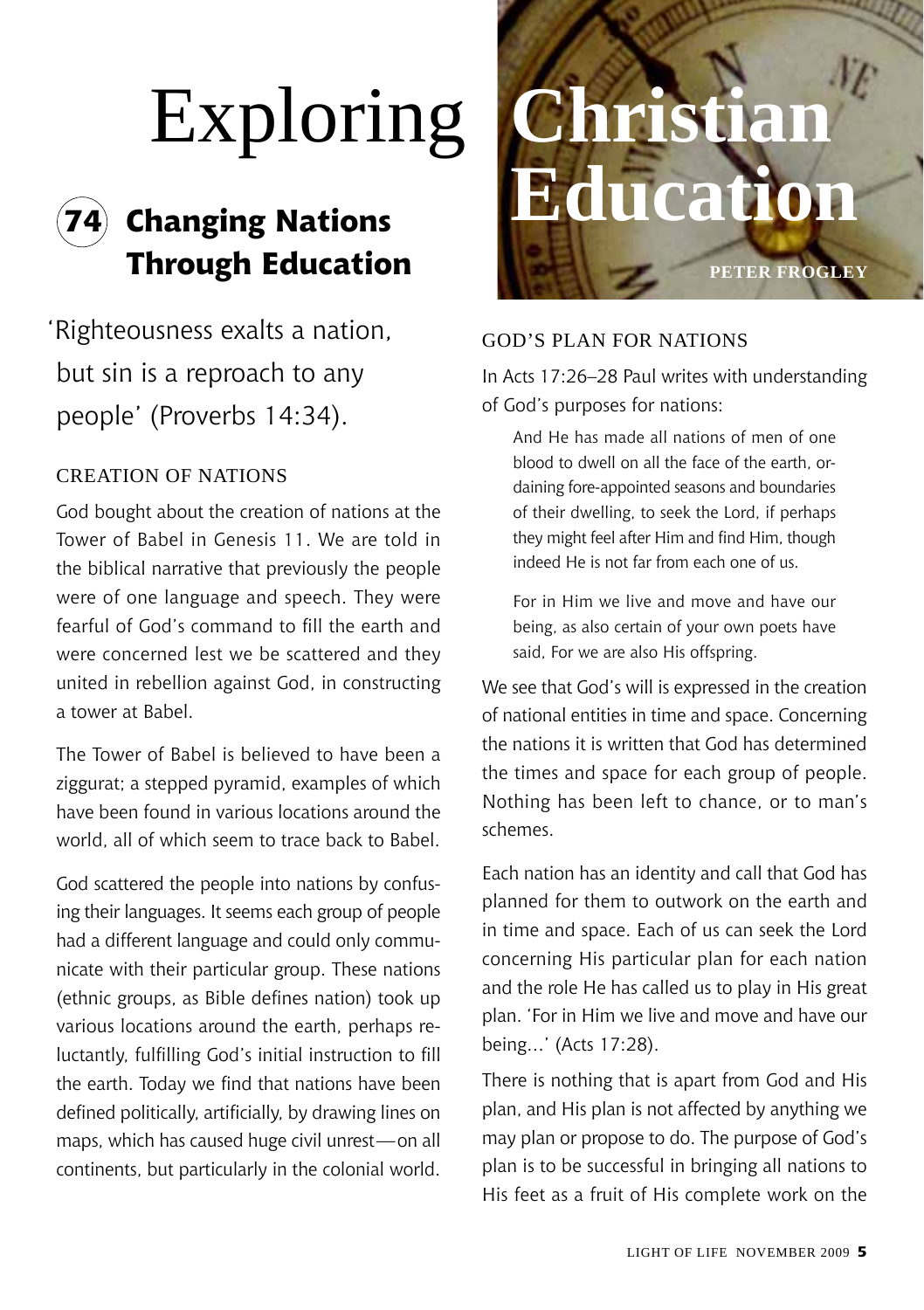cross for the nations. Scriptures speak eloquently to His sovereignty:

Yes, all kings shall bow before Him; all nations shall serve Him. *Psalm 72:11*

She bore a male child who was to rule all nations with a rod of iron. *Revelation 12:5*

Ask of Me and I will give You the nations for your inheritance, and the ends of the earth for your possession. *Psalm 2:1–2*

#### Great Commission

Jesus' final words to His disciples were their instructions for the future. Known as the Great Commission, we find them in Matthew 28:18–20:

And Jesus came and spoke to them, saying, All authority is given to Me in Heaven and in earth.

Therefore go and teach all nations, baptizing them in the name of the Father and of the Son and of the Holy Spirit, teaching them to observe all things, whatever I commanded you. And, behold, I am with you all the days until the end of the world. Amen.

Christ already had all authority by virtue of being God. The Great Commission reflects the authority He had gained at the cross to delegate His authority to His followers.

Christ then provides a basic understanding of how His authority is to work in and through men.

The first instruction is 'go', that is, to be sent forth, which is an apostolic function indicating an action of faith in the one who sends and also in the one who goes.

The next instruction is to 'make disciples of all the nations'. This has been commonly misunderstood to mean 'make disciples out of the nations', but the focus of Jesus' instruction is the nations rather than the individuals who comprise the nations. This does not exclude personal salvation, but the

Commission of Christ includes much more than saving a few souls, as important as that may be.

Nations are to be discipled and trained in God's ways, which of necessity is according to God's Word. This discipling is the role of God's people through His church in its role on the earth.

Jesus further develops His instruction by saying, 'baptising them [the nations] in the name of the Father and of the Son and of the Holy Spirit', which is to flood or immerse them in the persons of the Godhead, the ultimate authority, the Trinitarian God of the Bible.

'Teaching them [the nations] to observe all things that I have commanded you'. Teaching nations how to live and function in God's kingdom is the role and responsibility of God's people. This is to bring them under the authority of God. But teaching nations demands a teachable people who understand authority and submission. This is the major reason for our nations being in the perilous state they are today. Rather than teaching authority and submission, our educational authorities have taught a message based in doing your own thing (that is rebellion) for decades now, and we are reaping the rotten fruit of that message.

The road back to God's way is long and torturous; there is much ground to be recovered and we desperately need a reformation of the faith through the power of the Holy Spirit.

Jesus gave commandments to his disciples which were a repeat of the Law of God in the Old Covenant, but Jesus framed them in a fuller and more demanding manner; for example telling us that anger is as murder. Sadly, many Christians today see God's law as at best advisory, and at worst a curse; and that they are free to interpret, or even reject, God's law as they choose.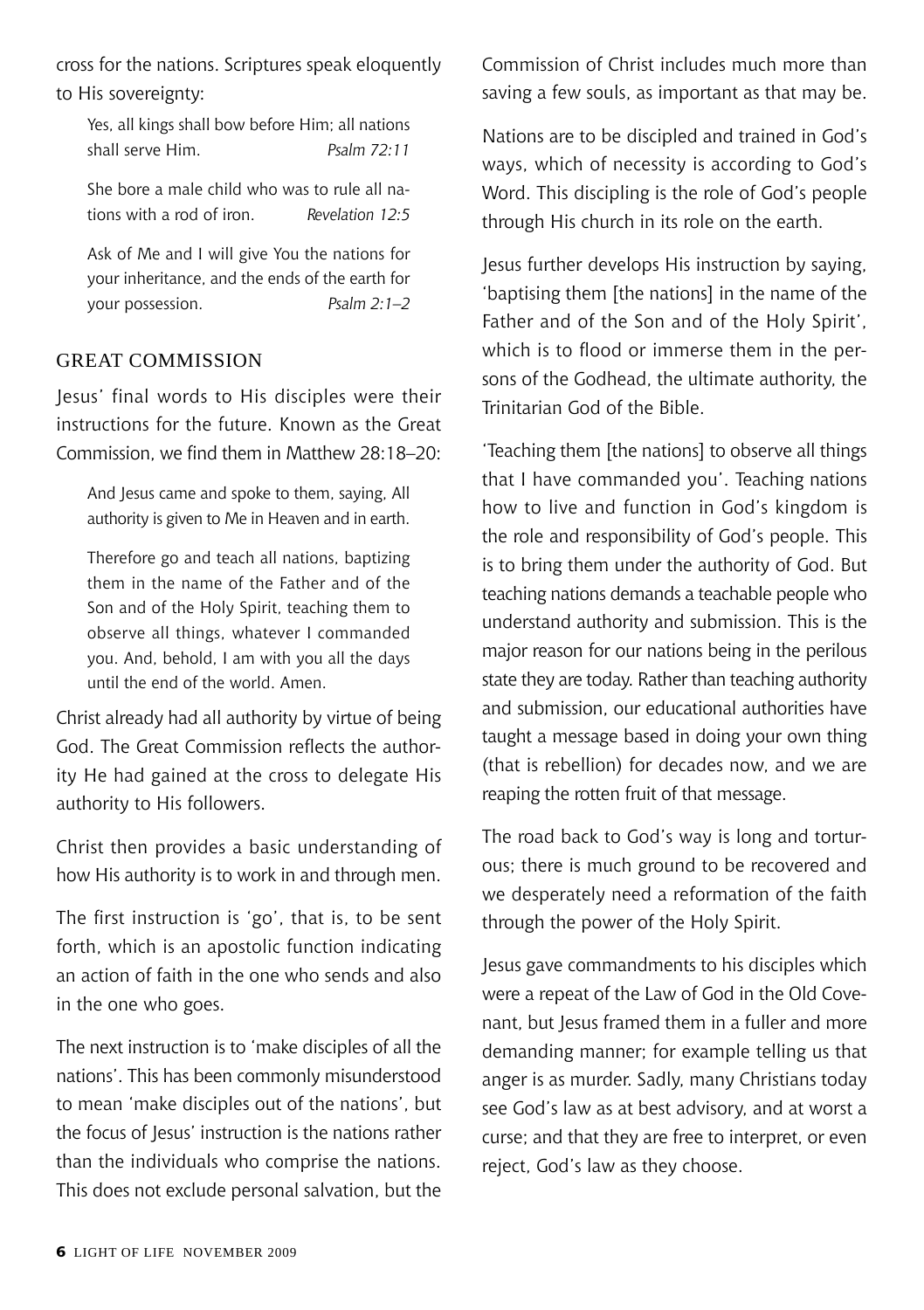#### WHAT IS EDUCATION?

The Great Commission instructs us to teach, or to educate. But what does that mean? A word that God gave me a number of years ago may help.

Education is the unfolding of God—His character and His creation.

The process of education should reveal all aspects of God and His creation so that we may be able to

be appropriately discipled to fulfil His purposes in establishing His kingdom on earth—as it is in heaven.

It is significant to ponder what Jesus taught us to pray. After acknowledging God as Father, Jesus instructs us to pray:

God's way is quite simple **obey God**

week because I would have upset a large number of people who have become reliant on government for their livelihood. The point of the jest is that that is not and never has been God's way of bringing change. God's way, as always, is quite simple—obey God.

To do that, there are a number of initiatives God has set out for us in His word.

#### **TRAINING**

Train up a child in the way he should go, and when he is old he will not depart from it. *Proverbs 22:6*

Biblical training is a discipling to God's will. This is

Your kingdom come, your will be done on earth as it is in heaven. *Matthew 6:9–13*

Education in its broadest sense is training people to fulfil the will of God, which according to Jesus' prayer is to bring heaven to earth. That is, to bring the rule and authority of the King of the Kingdom to the nations of the earth in our day. Jesus coming to earth and His work in the victory of the cross was to enable and equip God's people to pursue this Kingdom goal.

The call of God on our lives is great and far beyond our capacity, necessitating us to live by faith in the power of God working in and through us.

Many times when confronted with such seemingly daunting challenges, we default to the ways of man. We believe that if we could only influence our political leaders then we would see change and we could bring God's plan to bear in the nation. I sometimes jest that if I were Prime Minister I would initiate dramatic changes, and then add that I would be assassinated within a

at odds with modern educational practice which aims to develop independent people with a 'good self image'. That is, we train children to be self-centred and selfish, which is the essence of sin: it is independence from God rather than discipling to Him.

Christianity by its very definition is the antithesis of modern godless thinking; we are followers of Christ. We need to be acutely aware of this philosophical difference or we will, even if inadvertently, find ourselves following the ways and methods of the world.

The sad truth is that the majority of Christians think as the world thinks, because the world has trained them; as the late Dr Glenn Martin has said, 95% of evangelical Christians are Marxist philosophically.

Paul writes for our benefit in this matter:

Children, obey your parents in the Lord, for this is right. Honour your father and mother, so that it may be well with you, and that you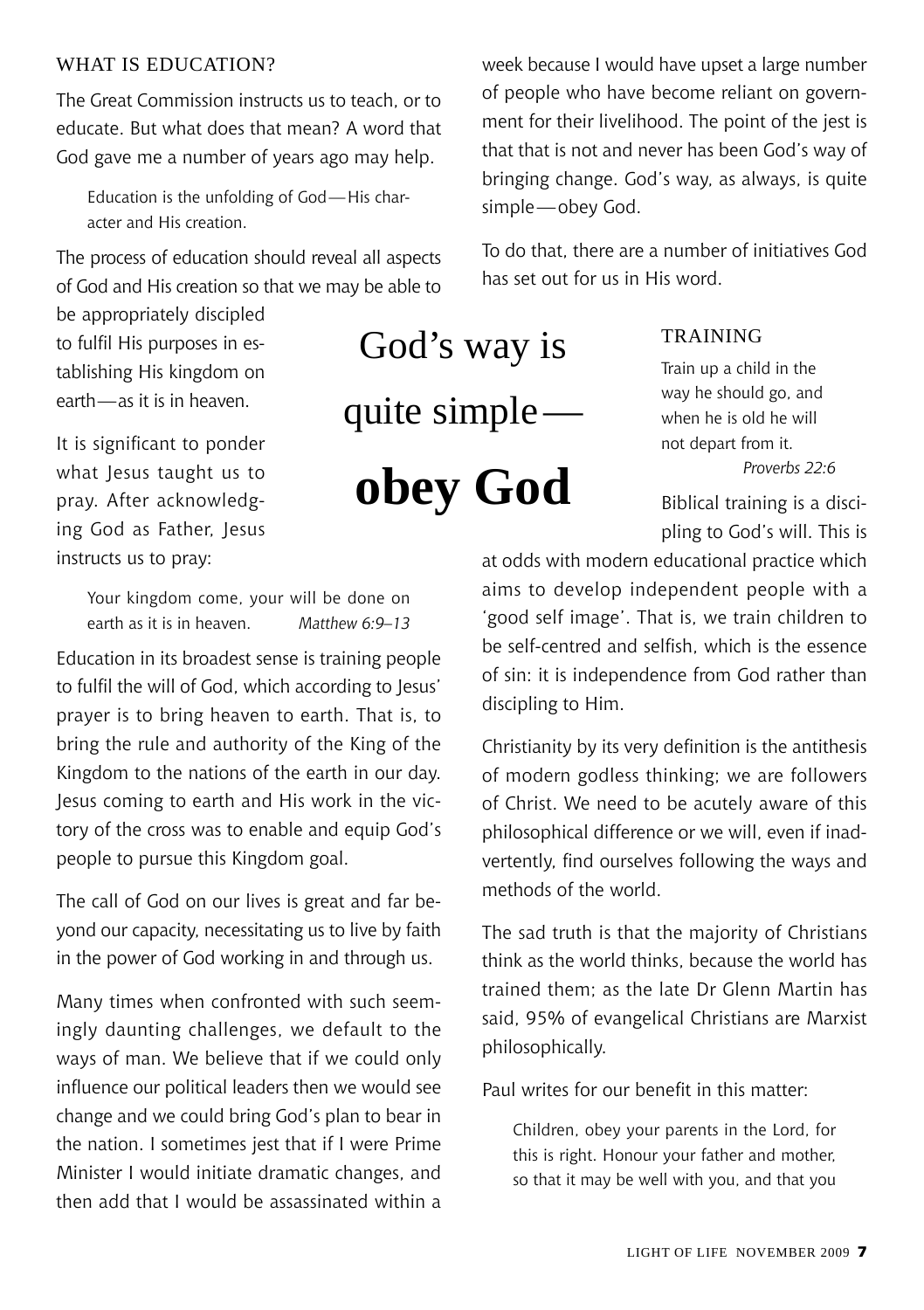may live long on the earth. And fathers, do not provoke your children to wrath, but bring them up in the nurture and admonition of the Lord. *Ephesians 6:1–4*

This passage is most important and along with Ephesians 5:22–33 provides instruction to wives, husbands and children. Each party is given the key word for their lifetime success. For children the word is 'obey'.

That is, children are to do what they are told by their parents, who are to act in God's author-

ity. To many in our day, obedience is inhibiting of children's freedom. The neglect of this commandment has brought untold misery to a generation of children — who deserve better!

## The **Bible** must interpret all other disciplines

The scripture goes on; 'Honour your father and mother'—by obeying them, not just thinking nice thoughts about them.

This comes from the Ten Commandments, and is the first commandment with a promise:

…that it may be well with you and you may live long on the earth. *Exodus 20:12*

Fathers are then instructed not to frustrate their children—and the way not to frustrate is to bring them up in the training and admonition of the Lord. This is specifically an instruction for training in the knowledge of God and His Word—teaching them to obey the knowledge of the Word of God.

It is a nurturing and training that flows from the relationship we as parents are expected to build and nourish with the child. Our goal is to make the child like us. Our living the Word of God teaches the child to live the Word to the glory of God.

#### Three Key Areas

Experts tell us there are three key areas through which to change a nation. We could attempt to tackle these three areas, but rather let us define them in light of God's word:

- *Religion*—the love and worship of God—the first commandment
- *Politics*—the governance of life— Isaiah 9:6–7
- *Education*—knowing God and His ways.

Christians must always tackle the issues of life from the foundation of God and His Word. So often Christians are deceived into trying to engage the world in terms of the world's standards and definitions. Thus rather than bring changes, they are themselves changed to embrace

the very ideas they were attempting to stand against and indeed bring down.

The fear of the Lord is the beginning of knowledge. *Proverbs 1:7*

The fear of the Lord is the beginning of wisdom. *Psalm 111:10*

God is both at the centre of and in and through all areas of life; and education is a long-term, generational, project requiring a family vision.

Where there is no revelation the people cast off restraint, but happy is he who keeps the law. *Proverbs 29:18*

*Revelation*—vision, better prophetic revelation; that is God's revelation of His Word.

*Cast off restraint*—live lawlessly.

*Keeps the law*—importance of understanding that the law is God's standard for right and wrong and is applicable today in every area of life.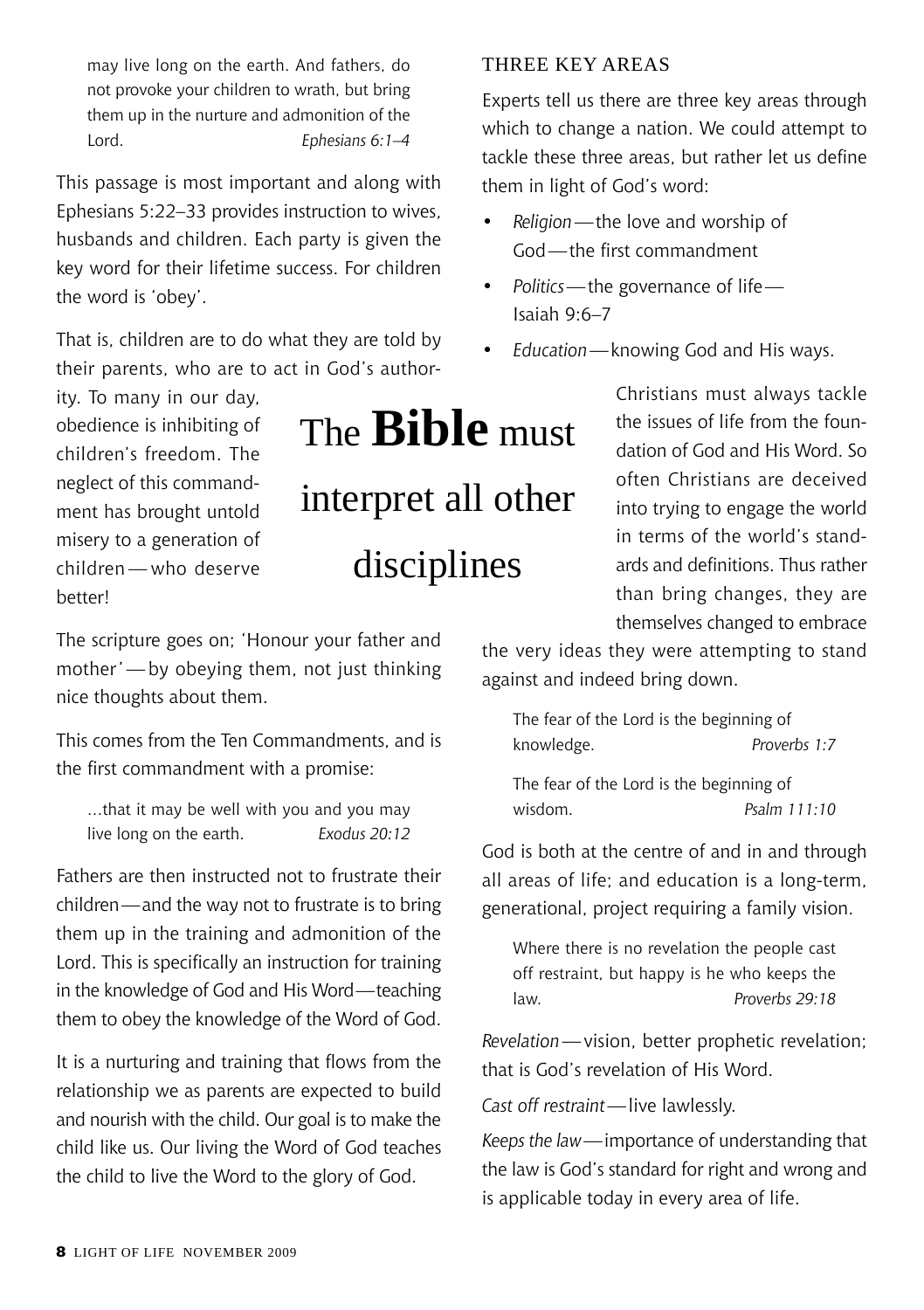Attacking the world's ideas of religion, politics and education is a fruitless activity. Rather, we must look to the principles such as the fear of the Lord and revelation of God's Word to provide our direction in changing the nation.

#### **TEACHERS**

Teachers must be trained to teach from a biblical world view as their task is to 'equip the saints for the work of the ministry' (Ephesians 4:12–14).

Education is a means to the end; it is not an end in itself. The end is the establishment of God's kingdom on earth as it is in heaven.

#### How to Change the Nation

Nations are changed through the righteousness of God. 'Righteousness exalts a nation' (Prov 14:34). However, if we educate unregenerate sinners in a godless system, we make them more effective sinners. It is not coincidental that university graduates are amongst the most perverted and rebellious people in society.

Our responsibility begins with our families, but our natural tendency is to endeavour to change structure—get elected to parliament, protest, lobby officials. We prefer a quick fix to following godly order, for as we get our own homes in order the nation will ultimately follow.

In any case it will take a long time to turn a nation around, so we recognise the need to train the next generation in obedience to God.

There are four key areas that need to be coordinated and each is critical.

#### **Family**

Parents need to disciple their children to Christ and His kingdom. We need to provide effective biblical training for parents, that is not contaminated by worldly, humanistic thinking and values.

#### **Christian Schools**

Christian schools need to disciple students to Kingdom thinking and living — which implies teachers trained in biblical thinking and the use of godly curriculum. Teachers need to be able to reinterpret every discipline in the light of Christ (Colossians 1:15–18).

#### **Universities**

Equip universities to teach from the basis of the unity of knowledge—for all knowledge is of God and needs to be understood and appreciated through the 'eye' of scripture. The core discipline is theology—the study of God. We must know the Bible better than we know our major discipline as the Bible must interpret all other disciplines.

#### **Church**

We must understand the importance of the ministry gifts of Ephesians 4 and of developing ministries that understand their role in equipping the saints for the works of service. The goal of this is to take dominion of the earth (Genesis 1:28; Matthew 28:18–20).

#### Work of the Saints

It is through the avenues mentioned above that we train the saints to be able to minister in the kingdom of God. Those trained saints are to be sent out to — 'go and disciple all the nations' (Matthew 28:18).

These saints will be able to go into all areas of life bringing a sweet savour of Christ. Illustrations of that Kingdom activity are shown below.

#### **Governance**

Isaiah 33:22 provides the three arms of governance:

For the LORD is our judge. the LORD is our lawgiver, the LORD is our king; it is he who will save us.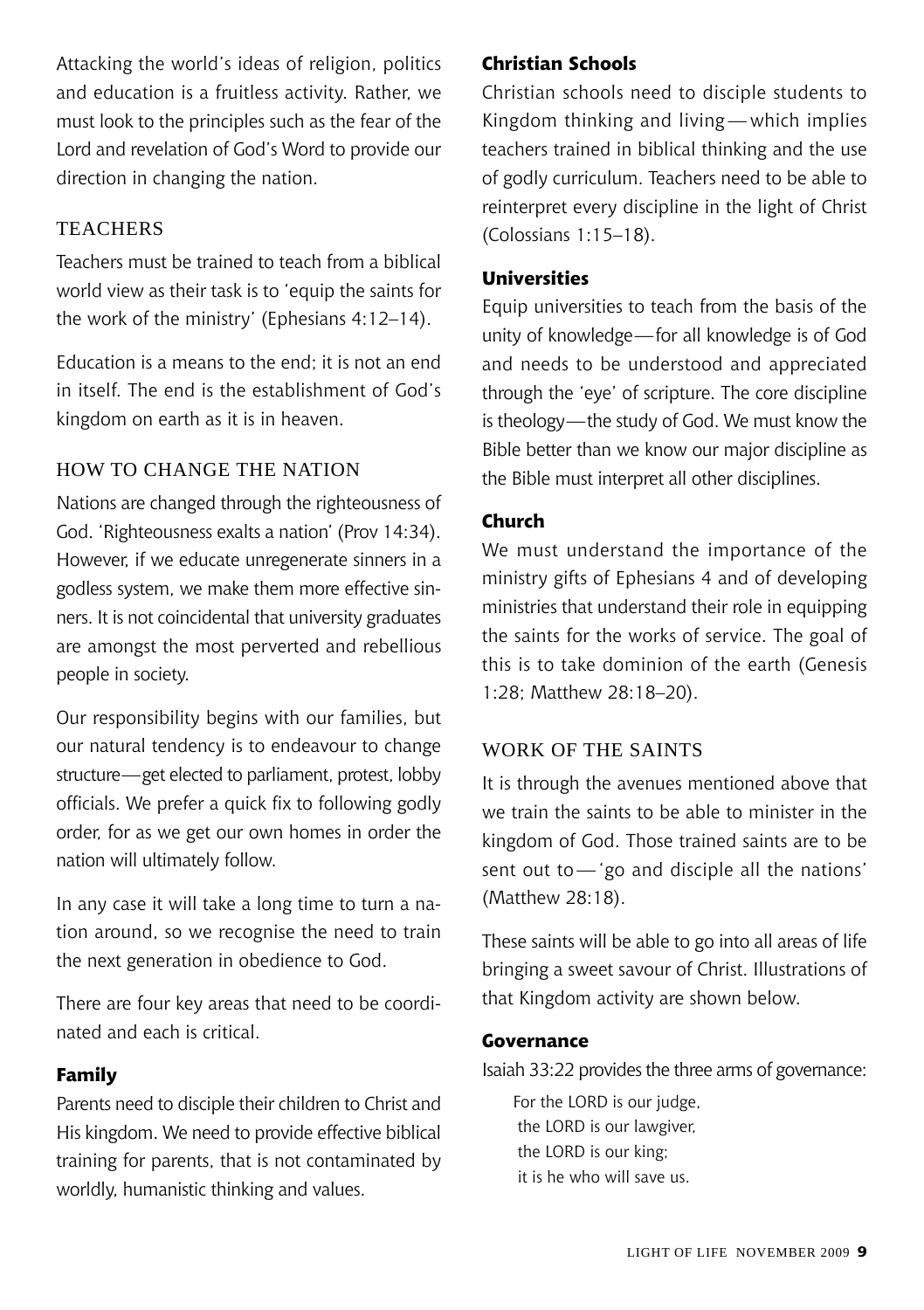*The Lord is our Judge*—the legal system of lawyers and judges. We see this first modelled by Moses, but the foundation is judgment on the basis of God's Word.

*The Lord is our Lawgiver*—legislator. In our biblically–based system, our representatives are elected to represent God and His law before their constituents. That, incidentally, is the major issue with the promotion of and even proclamation of Australia as a democracy today. Australia is a Constitutional Monarchy, where the ultimate authority is in the Monarch and thus God's Word. Democracy, government by the people, makes the people the authority and determiners of right and wrong.

*The Lord is our King* — ruler — executive of government. In our system it is the Monarch, represented by the Governor–General who holds significant power, even though it is not often wielded as it might be!

We need to train our children in this understanding of governance which is strongly at variance with the position taught in most of our schools and universities. The LEM senior secondary text *Government in Australia* is designed to assist in this training.

#### **Energy**

God has provided the basic source of energy in the sun. From the sun God has produced wind, tides, magnetism, water, wood, coal, oil, gas and even nuclear energy. The God who provided the resource will also instruct his people in its most efficient use in taking dominion of the creation.

Consider how God created coal, oil and gas as a 'bi–product' of the Great Flood.

#### **Forestry**

Why God created trees and how they are to be used in the process of taking dominion should be a lifetime call to a number of Christians. The various types have different uses, appearance, strengths, masses, etc. The process of dominion has discovered many uses for trees and their timber—construction, furniture and paper to name a few.

#### **Food supply**

What food has God designed us to consume for our nutrition and energy? Can that food be enhanced successfully without damaging its nutrient value? That is a great challenge for Christians called to this area of study, for our healthy future is dependent on it!

#### WE CAN DO IT

And do not be conformed to this world, but be transformed by the renewing of your mind, that you may prove what is that good and acceptable and perfect will of God. *Romans 12:2*

Here, potentially, we have an army with renewed minds, ready to tackle the great challenges of our day, bringing every aspect under the dominion of our Lord, King Jesus.

As God has created each nation with a particular time and location we need to be asking the Lord how our nation contributes to the commonwealth of all nations given its resources: people, animals, climate, minerals, soil, water, etc.

All this is possible — indeed it is God's will to bring the Kingdom to earth as it is in heaven. The challenge is for us to build our own Christian character so that it can accommodate the task; build our families according to God's blueprint and make our churches places for training the saints for the work of ministry—that is dominion!

It is a team effort—schemes of self aggrandisement are not necessary. Selfless service to the King is the requirement.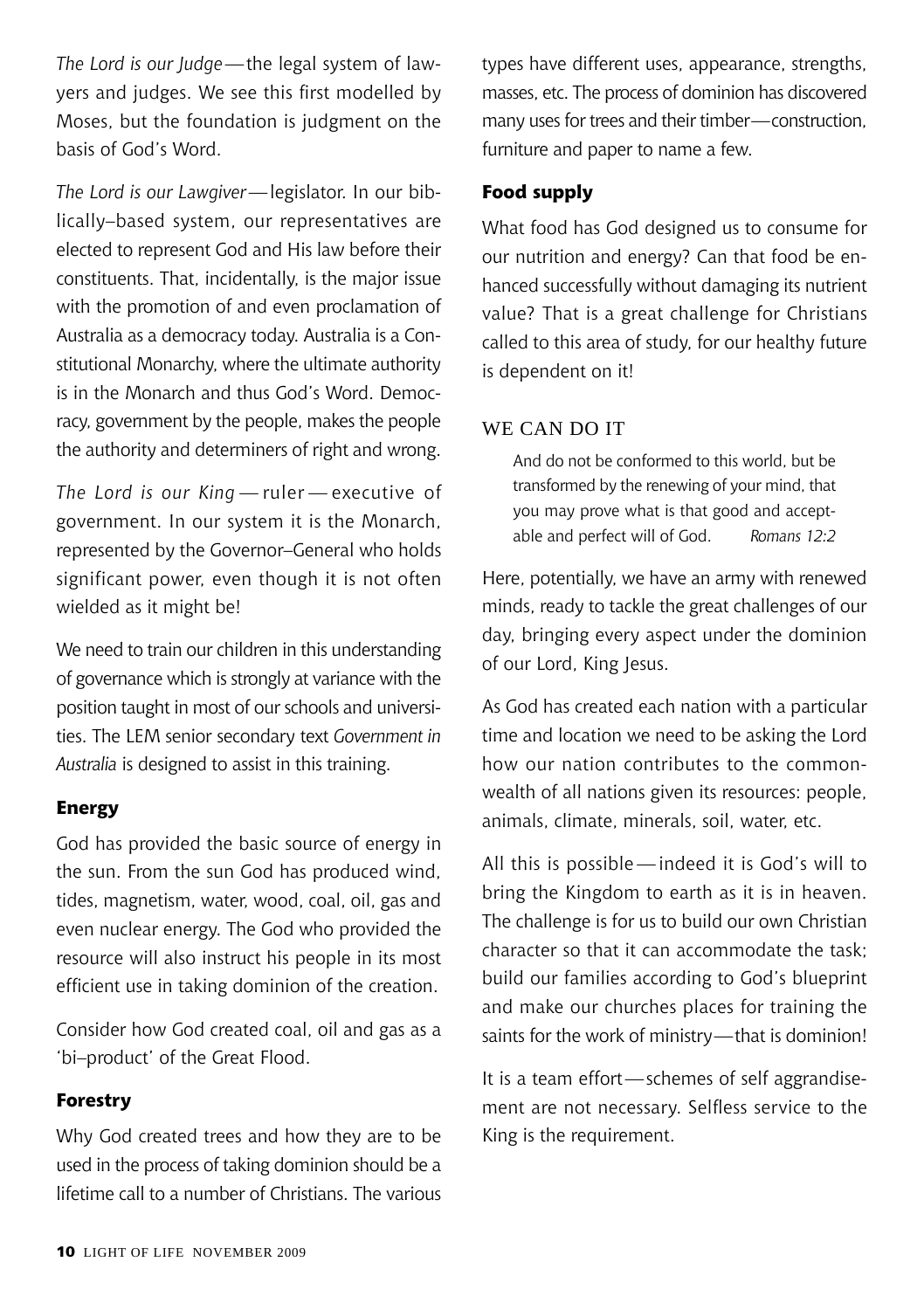# Casting Out **Fear**

Fear paralyzes. But it is not incurable. Fear is native to us all. Fear can also be learned. It can prevent us from rising to our greatest potential.

But perfect love casts out fear—provided that the fear of Ecclesiastes 12:13 is dominant: 'Fear God, and keep his commandments: for this is the whole duty of man.'

We all make mistakes. A wise person acknowledges their mistakes, learns from them, and is thus made stronger in character.

'It is only an error in judgment to make a mistake, but it shows infirmity of character to adhere to it when discovered.'

'No persons are more frequently wrong than those who will not admit they are wrong.'

'Exemption from mistake is not the privilege of mortals; but when our mistakes are involuntary, we owe each other every candid consideration; and the man who, on discovering his errors, acknowledges and corrects them, is scarcely less entitled to our esteem than if he had not erred.'

Let us consider five areas of fear, primarily relating to the fear of being wrong, and why that fear may be present. We will also consider how we may be causing fear and why this should not be. **y Leonard E. Sensenig**

#### Reasons the Students Fear the **TEACHER**

*The teacher is perceived as a cold, unemotional image lording over the classroom.* Young students may become upset with fear when it is time to get out of the van at school. Should not a teacher try to help such students enjoy school? Parents and teachers need sensitive hearts.

*The teacher's response to the student is inconsistent, unpredictable, or childish.* To respond to a student's continual difficulty with 'I just can't take it anymore!' will bring fear and tears. A teacher should avoid even hinting at impatience.

*The teacher's discipline is capricious or extreme.* To keep a first grader in for three consecutive recesses because they broke their pencil by pressing too hard is extreme.

*The teacher is unfeeling toward the struggles and weaknesses of the student.* 'Oh, you big baby!' will terrify the child. One student penned this thought: 'Our teacher loves us in spite of...' May our students ever feel that love.

*The teacher creates a tense atmosphere by lacking a comfortable sense of humor.* In a relaxed setting, Merlin, who stumbles on the playground and soaks his shirt in a puddle, is not scolded for being clumsy. Choosing the lesser of two embarrassments, he dons Brother John's extra shirt,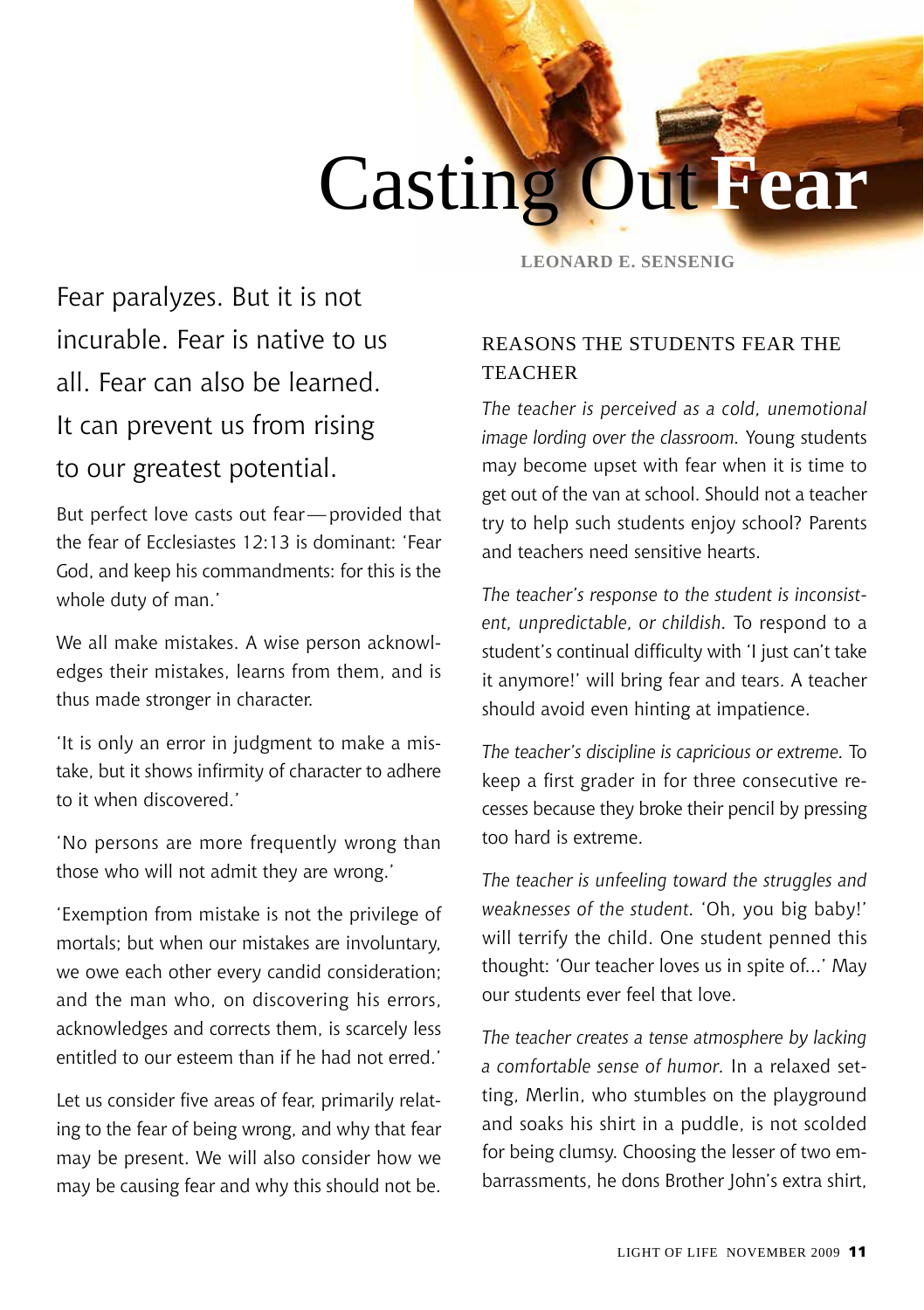though it is several sizes too big. He, with his classmates, enjoys the humor of his appearance.

*The teacher unduly exposes the student's faults or bad habits.* Take time in private, at recess, to discuss and work out a solution.

#### Reasons the Teacher Fears the **STUDENTS**

*The teacher is ill-prepared for the day's lessons.* Admit it before class time, and do better tomorrow.

*The teacher lacks confidence in their authority.* New teachers especially can be troubled with this. Having been under authority for twenty years, the new teacher may sometimes find the concept of having authority difficult to grasp.

*The teacher has unrealistic goals and fears that the students are not learning what they should.* Actually, the students are learning what the teacher

is teaching them. As the years blend together, the teacher must remember that what was taught to last year's sixth graders was not learned by this year's new sixth graders. Learning these things will take work and time. Most students do want to learn.

*The teacher wants too badly to be liked.* Be yourself, and be fair. Children and young

people do want and will appreciate directions and restrictions.

*The teacher may know less than the students in some areas.* But that is normal and to be appreciated. How children light up when the teacher sincerely says, 'I didn't know that!'

*The teacher may lack support from the parents.*  Stories are taken home that are out of proportion and out of context, and there is a reaction. Follow the board's direction so that you do not stand alone.

#### Reasons the Teacher Fears the SCHOOL BOARD

*There is not a visible response from a board member during their school visit.* Teachers and students would enjoy response and involvement, although this may vary with teachers.

*There is slow response to the teacher's questions and requests.* It is difficult to go days, waiting for an answer to classroom problems, not knowing what the board is thinking.

*There is inconsistent direction.* Good records and thought-through direction generally prevent this. Instant responses from board members

## young people **want** and will appreciate **directions** and **restrictions**

may eventually be found to be inconsistent with each other.

*There is second-guessing about the board's expectations.* Both board and teachers need to be transparent. Regular faculty meetings with an understanding and supportive principal is encouraging to the teacher.

*There is lack of board unity.* Such a situation is picked up by teacher and students alike. It makes difficult school days and produces tension, strained relationships, and fear.

*The teacher makes mistakes during the board's visit.* 'Exemption from mistake is not the privilege of mortals.' The board member should remember that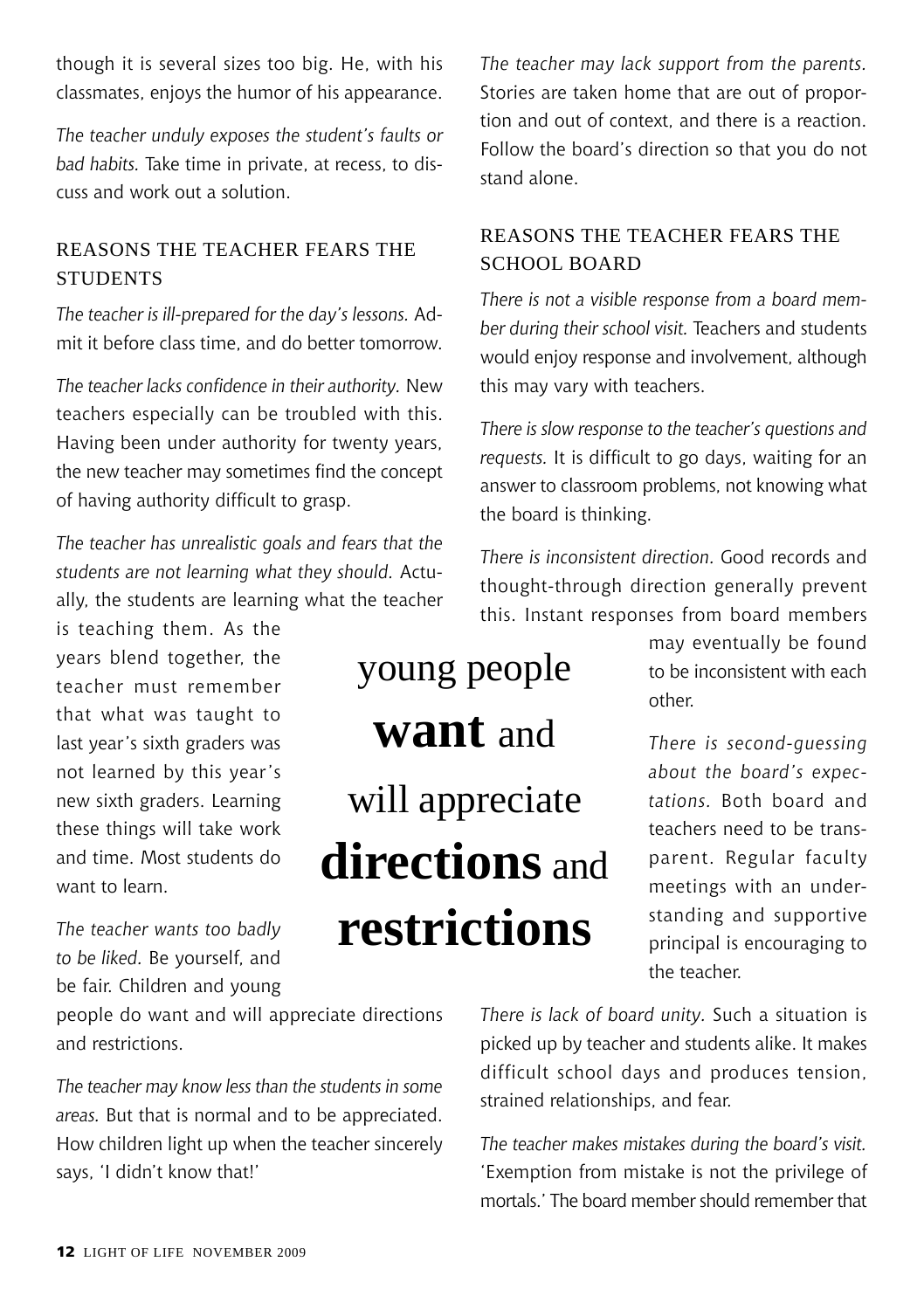every day is unique. To limit a visit to a fifteenminute window may not give a true picture of the school year. Remember the six blind men who thought they discovered what an elephant is.

#### Reasons the Teacher Fears the **PARENTS**

*Parents expect special consideration for their child.*  But often a teacher knows better than the parent

does what a child can do in school. A teacher cannot have as many sets of rules or methods as there are students or families.

*Parents are too straightfaced and uninvolved when in touch with the teacher.*  The teacher may then think, 'What am I doing wrong that the parent is so dead serious and formal?'

*Parents do not invite the teacher for a meal or other social activities.* Such informal fellowship can contribute to mutual understanding and appreciation.

*Parents are too ready to suggest, 'I would do it this way.'* Yes, each parent, teacher, and board member would do something differently; but let this teacher teach.

*Parents do not express support and appreciation for the work even though they do support and appreciate it.* A teacher can go for several weeks on a sincere compliment from a parent. Such expressions remind the teacher that the parent is standing solidly behind them.

Reasons the Parents Fear the

#### **TEACHER**

*Parents perceive unfair or unjust discipline.* More likely, not all the facts are in or not all the facts are accepted. Do not our Christian teachers truly have the greatest good of our children at heart?

*Parents see the teacher wrongly influencing their child.* Let the board decide that. Of course there

> are variations of convictions in our homes, and the teacher must respect those differences. But let opinions rest.

*The teacher does not have enough contact outside of school with the parents.* Visits by the teacher to each student's home can be a highlight of the student's day and be an opportunity for parent–teacher

contact. One teacher visited his students, unannounced, over summer. Just a twenty-minute touch is enough. A father expressed appreciation for it and suggested that the teacher do it again the following summer.

*Parents know that the teacher learns much about their home.* This is true and inevitable but also a reminder of how nearly alike we all are in our homes.

*Parents may not be as academically proficient as the teacher.* Really, every teacher has academic flat spots too, and parents may relax with that fact. One parent consented to join the class to take a one-minute speed test of one hundred math facts. He scored 8 percent! The students enjoyed hearing that as they worked for their 100 percent!

reminds the teacher that the parent is **standing behind them**

a sincere compliment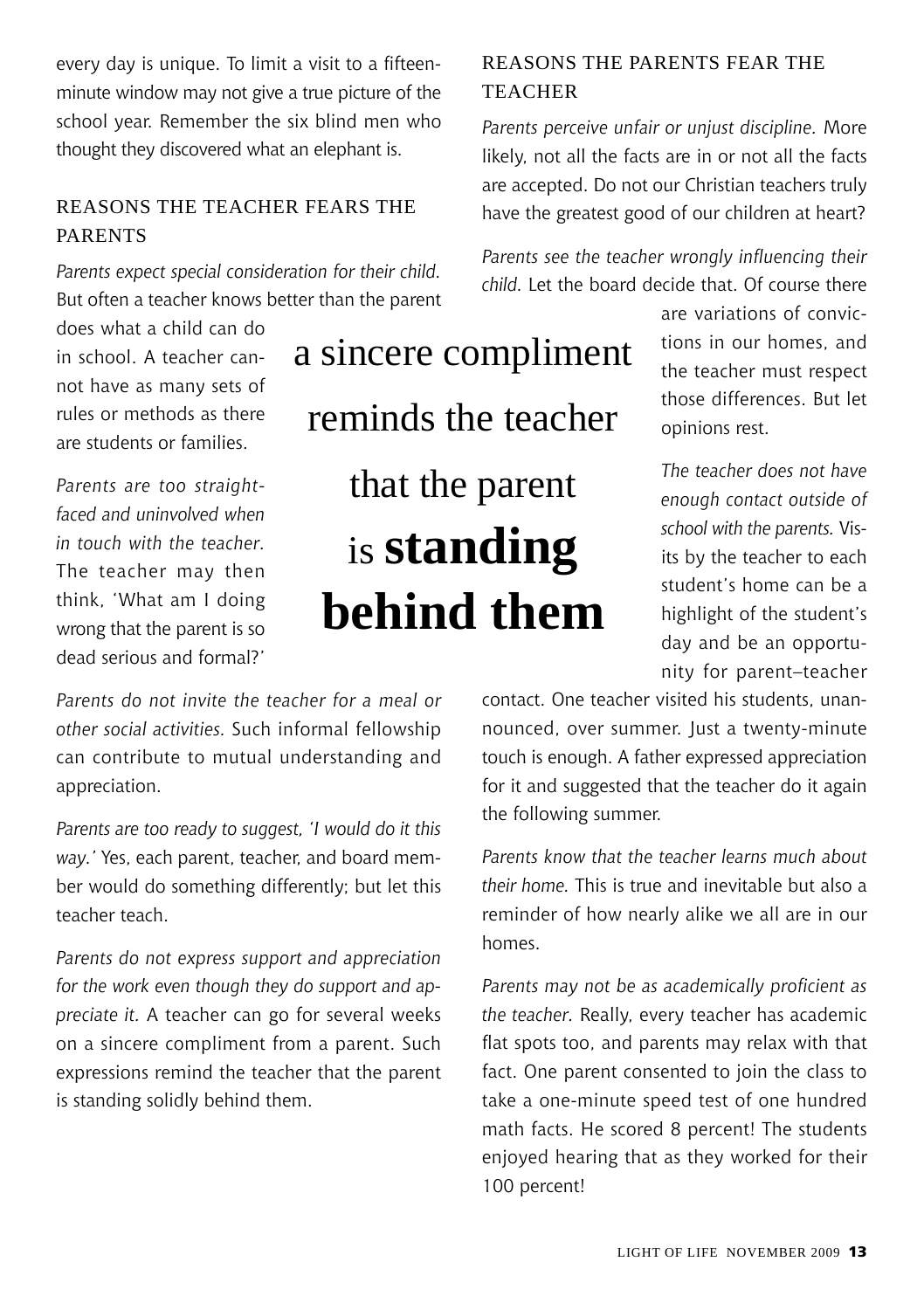*Parents think they have the proper understanding of their child.* That is basically correct, but parents are biased. The teacher, in a different way and in a different setting than the home, may have a different perspective of the child, but they do have the same vision.

May our relationships never discourage others, even though unintentionally, by causing students, parents, board, or teachers to fear or to be intimidated by our 'superior righteousness.' Do not let relationships be strained by your mistakes or those of others. 'Exemption from mistake is not the privilege of mortals.' Ac-

# we serve the same **gentle Shepherd** and

have the same **eternal goals**

expressing the Spirit of Christ. When perfect love is controlling our spirits, we will not fear or cause fear in others. Perfect love in our relationships will cast out fear.

'Finally, brethren, whatsoever things are true, whatsoever things are honest, whatsoever things are just, what-

soever things are pure, whatsoever things are lovely, whatsoever things are of good report; if there be any virtue, and if there be any praise, think on these things' (Philippians 4:8).

To strive for the blessing of God as outlined in Matthew 5:3–9 will produce a restful and profitable school. 'Blessed are the poor in spirit... they that mourn... the meek... they which do hunger and thirst after righteousness... the merciful... the pure in heart... the peacemakers.' So lived, our lives will be useful, constructive, peaceful, and a blessing, without causing fear in the lives of those we touch.

*Reprinted by permission, The Christian School Builder (August 2009, Vol. 42, Issue 1)*

cept errors, acknowledge them, learn from them, and we all will be strengthened in the bonds of Christian love and unity. Be trustworthy and be trusting of others. They are not set on damaging the school's efforts.

Respect others in their ways, in their feelings, and in their mistakes. Apply the Golden Rule always in every situation. Ask yourself, 'How would I respond? How would I want to be approached? How would I want to be treated? What would be the most redemptive and gentle way? Do I have a patient and forbearing spirit? Are not others forbearing with me in my failures and weaknesses?' Humility enables us to appreciate

each other with our various opinions because we serve the same gentle Shepherd and have the same eternal goals.

If I am tense and fearful in my relationships, something is amiss. There may be sin in my heart, or the brotherhood may not be experiencing and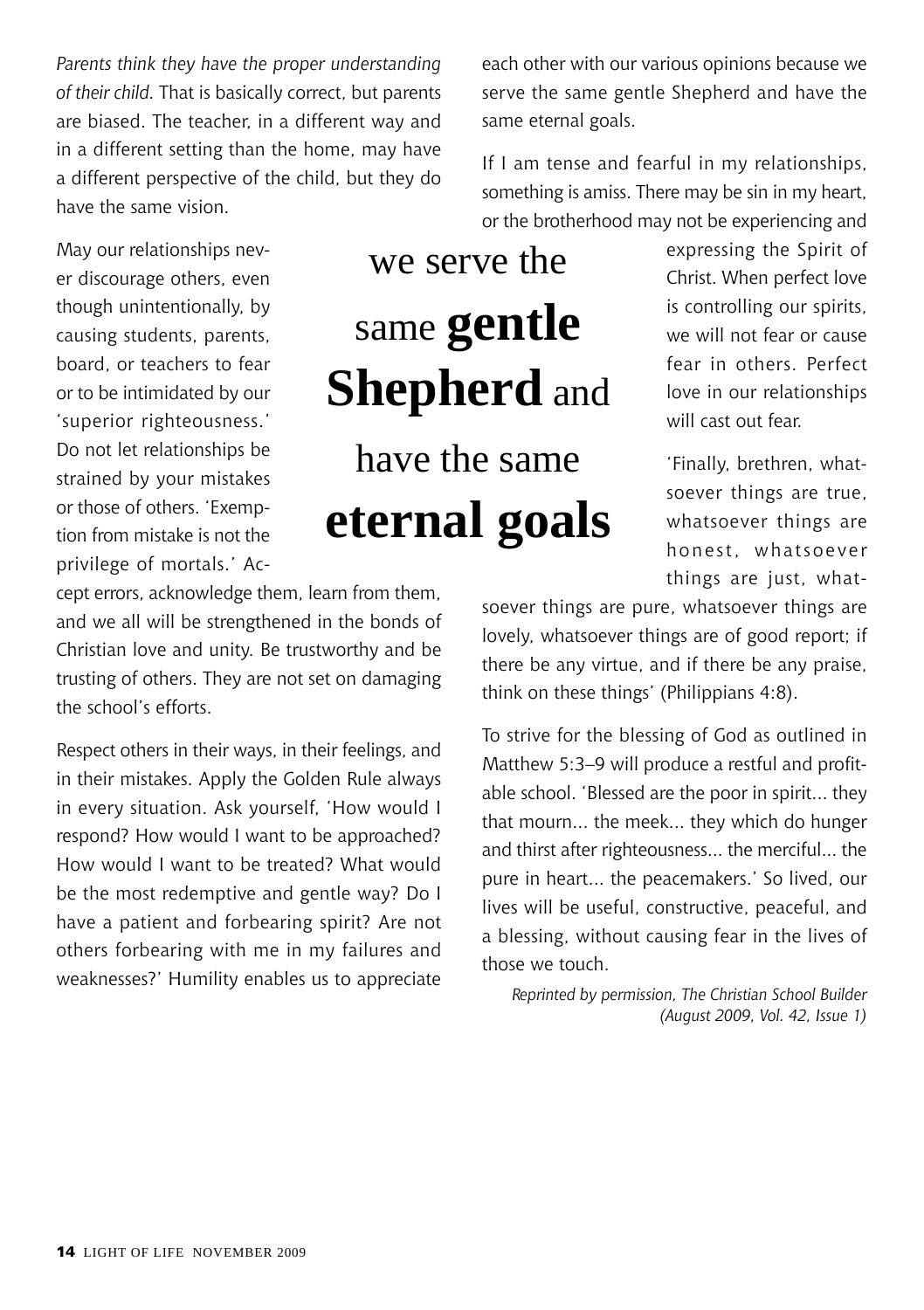# Synthetic **Vitamins**

**Peter Frogley, adapted from Joel Robbins**

In the last issue we looked at the use and value of food supplements, concluding with some information on synthetic vitamins.

As vitamins have become a huge industry, this is an area that is of interest to many people. In this article we will explore and nature of synthetic vitamins and how they work.

Anecdotal evidence assures us that a great variety of supplements and health products are curing everything from hangnails to cancer. How can this be if the products consumed are nutritionally deficient? There are three possibilities as to why one may feel better when taking a so-called health product when it is deficient in nutrition:

#### **Placebo effect**

We imagine we are feeling better simply because we are taking something.

#### **Provides some nutrition**

Applies primarily to the crystalline form of supplements, which do contain some residual amount of co-factors and have dextro-spin (spin in the right direction to allow assimilation). The mechanism works thus: you are dying of thirst and hunger and someone offers a cola drink. The glucose content makes you feel somewhat revived, relative to how you felt. You sing the praises of cola drinks, but your enthusiasm soon fades since your overall nutrition needs are not met.

As in the analogy, many products have some nutrients, as fractionated as they may be, and if the body is starved of nutrients it will welcome any offering however small. This will not, however, restore the body to health and soon any problems will return.

#### Joel Robbins comments:

I often ask vitamin pushers if they felt better when they first began taking their product. The response is usually an emphatic affirmative. I then ask if they have been able to reduce the amount of supplementation and experience the same level of well being. Logic would dictate that if deficiencies were being eliminated they should be able to take less product to maintain health. The usual response, however, is that they need to continually increase the dosage and then add other products.

Unfortunately, many health product companies do not stress the need for healthy lifestyle. If people do not change poor eating habits they will not see dramatic improvement no matter how good the food supplement. This is because of the need for the body to repay the debt of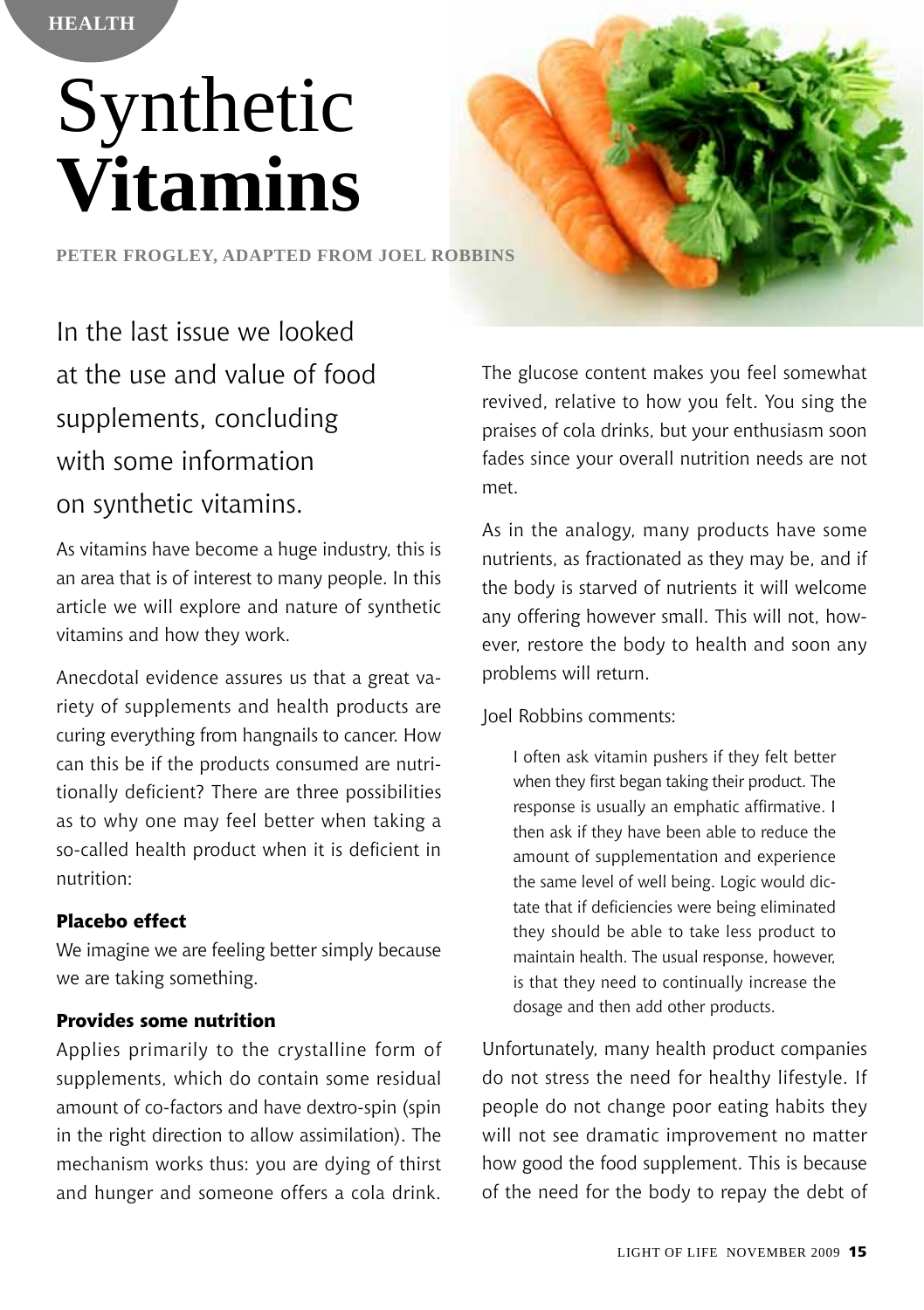years of poor nutrition, which it is not able to do unless the person reduces the amount of nonfood consumed.

#### **Causes stimulatory reaction**

If the body had a lack of several thousand milligrams of vitamin C and an orange contained 50 mg it would be impossible to consume enough oranges in a year, let alone a day to meet the need for vitamin C. The solution is to supplement, but the vitamin C complex from 20 oranges would produce 1000 mg and would make a tablet the size of a softball.

However, this tablet would not be just ascorbic acid but the whole complex, and would be so

rich the body could not process it and it would at least cause diarrhea, as the body attempted to eliminate this needed but nonprocessable supplement. God has not created a food that contains high doses of isolated complexes as the fibre, fluid and other nutrients in foods keep us from consuming more than the body can assimilate.

we imagine we are **feeling better** simply because **we are taking something**

nutrient chemistry. They are thus a threat which causes the body to go to extraordinary measures to maintain homeostasis (balance in the systems).

This process of elimination actions the adrenals, giving a sense of euphoria. Adrenaline is an analgesic, anti-inflammatory and anti-histamine. All the body's systems are enhanced, including the immune system, and the person misinterprets this feeling as health. Joel Robbins says you may as well have a coffee for a similar effect; and it is cheaper.

It is often said that high concentrations of nutrients are not harmful because the body eliminates what it cannot use. That may be true

> but these compounds don't just pass through, they must be transported from the body and that takes energy and uses other nutrients that should be used for the person's well being. The saying goes: you don't buy synthetic vitamins, you rent them.

#### Labelling Ploys

The label on synthetic vita-

By producing supplements at low cost and pandering to the average person's philosophy that if a little is good a lot is better, vitamin manufacturers have synthesised isolated nutrients in high concentrations to quickly eliminate the body's deficiencies. Thus the advent of crystalline and synthetic vitamins.

The problem is that these synthetic vitamins are in far too high concentrations of isolated substances which are either not recognisable by the body or are out of balance for the body's

mins will list only the chemical name of the single vitamin. There is no legal requirement to list the source of the product.

Manufacturers are allowed to attach the word 'natural' or 'organic' on synthetic vitamins, implying they are food-sourced products. This is because the authorities consider 'natural' as anything that comes from nature — including chemicals. 'Organic' is anything that contains a carbon molecule—not an organically grown or chemically free product. Food supplement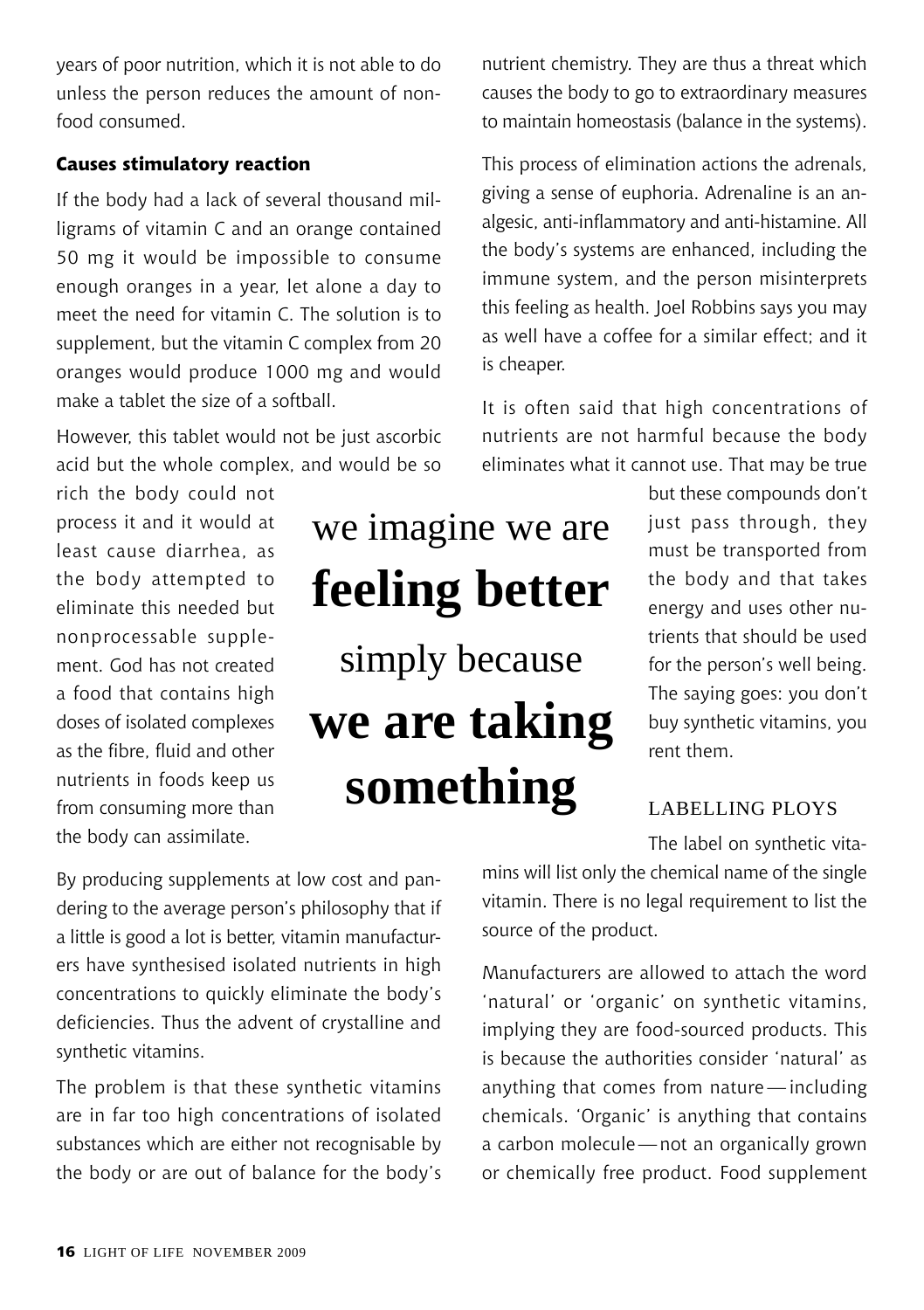manufacturers who produce from a food source will generally list the actual foods from which the vitamins were derived.

Another ploy uses the word 'pure' to describe synthetic vitamins. This is legal because the vita-

mins are the pure essence of the organic nutrient. The phrase 'vitamin complex' often appears on the label of fractionated crystalline vitamin products because they are derived from food sources and usually contain minute quantities of the co-factors.

# you don't **buy** synthetic vitamins, **you rent them**

will list the food sources. If the label is not clear as to the food source the only sure way is to contact the manufacturer and ask: 'What is the food source of the nutrients in your product?' and the follow up question: 'What was the method of

> extracting the vitamins from the food?' If they suggest that information is proprietary it is quite likely they don't want to answer.

> A test, which is not very scientific but can be helpful, is to check the colour of your urine after taking vitamins.

If vitamins were synthetic the urine usually turns bright yellow and often takes on a chemical odour. This is because the synthetic compounds are being washed out, unused.

#### **POTENCY**

Food source supplements are not so popular because milligram levels of the key nutrients (RDAs) listed are low (relative to synthetic vitamins) and they are more expensive. Hence synthetic vitamins are more popular because they provide higher concentration of nutrients, lower cost and almost indefinite shelf life; however they do not provide any significant nutritional benefits.

Another ploy is to label Vitamin C 'from natural sources', which is allowable as the natural source is corn sugar. The label may further contain the note 'with bioflavonoids and rutin', which are usually synthesised versions of some co-factors found in the natural vitamin complex. These additives allow the manufacturer to add, 'Vitamin C Complex'.

#### Checking the facts

In general the label is not the most reliable place to look in determining origin of vitamins. The better companies are proud of their products and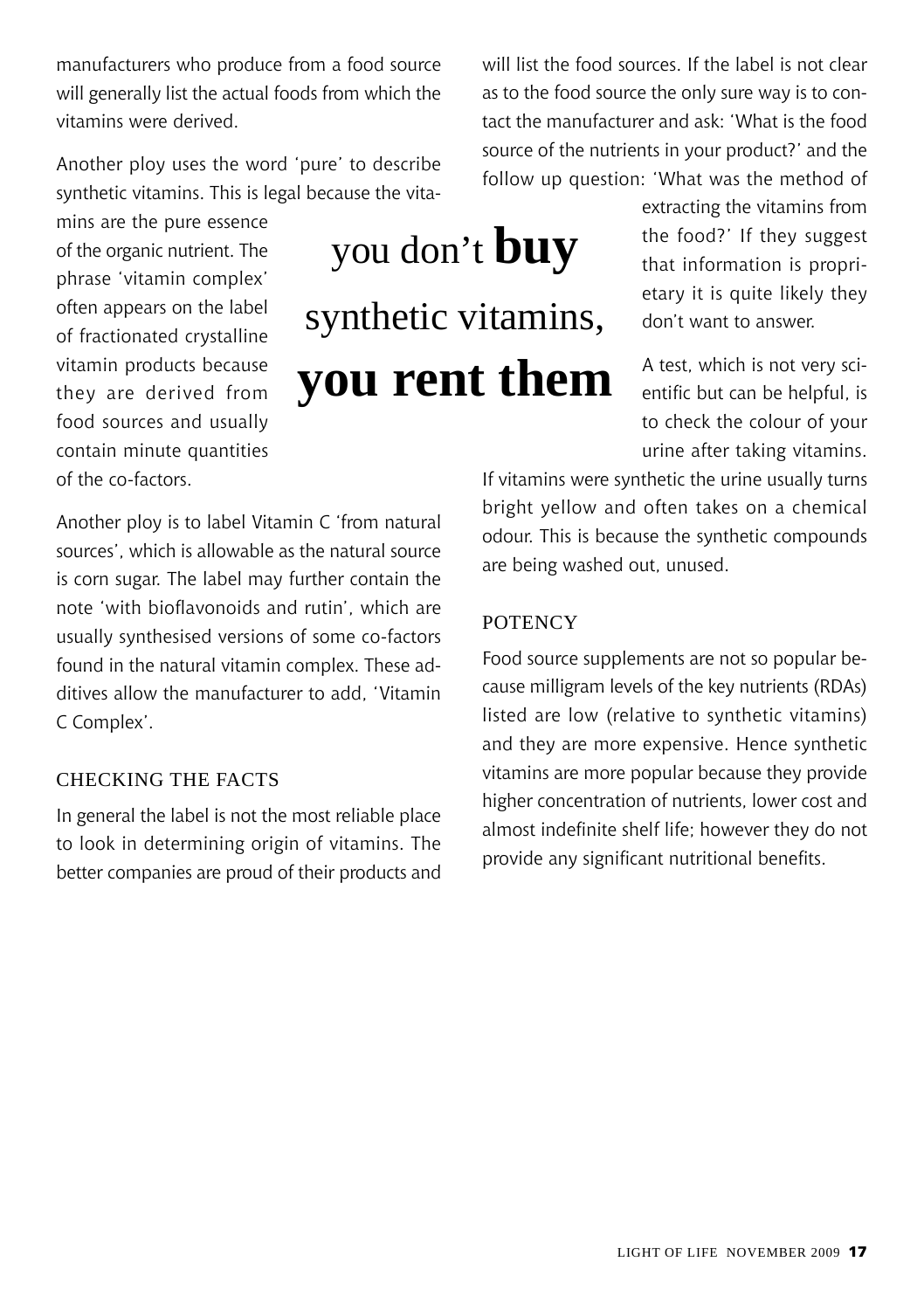### **LEM Phonics Teacher's Resource Kit designed for schools**

The LEM Phonics Teacher's Resource Kit has now been upgraded with new materials covering the Word List. We will continue adding to the kit regularly and advise when new materials are uploaded to your kit.

The TRK is only available on its own website with an access address and password exclusively dedicated to your school. Resources are easily printed from PDF files and duplicated for your class.

When you purchase access to the TRK your school will be issued with a certificate containing your access address and password. Your initial user fee of **\$149** allows you to use the TRK until 31 December 2010, when you will have the option to renew your subscription and continue access and updates. When you renew at a cost of **\$99** you will receive a new access certificate and password. The old password will expire after 31 December and will no longer access the resources.

Initial purchasers who purchase the TRK after 1 November each year will have access until the following year's end.



23167 Teacher's Resource Kit Initial **\$149.00**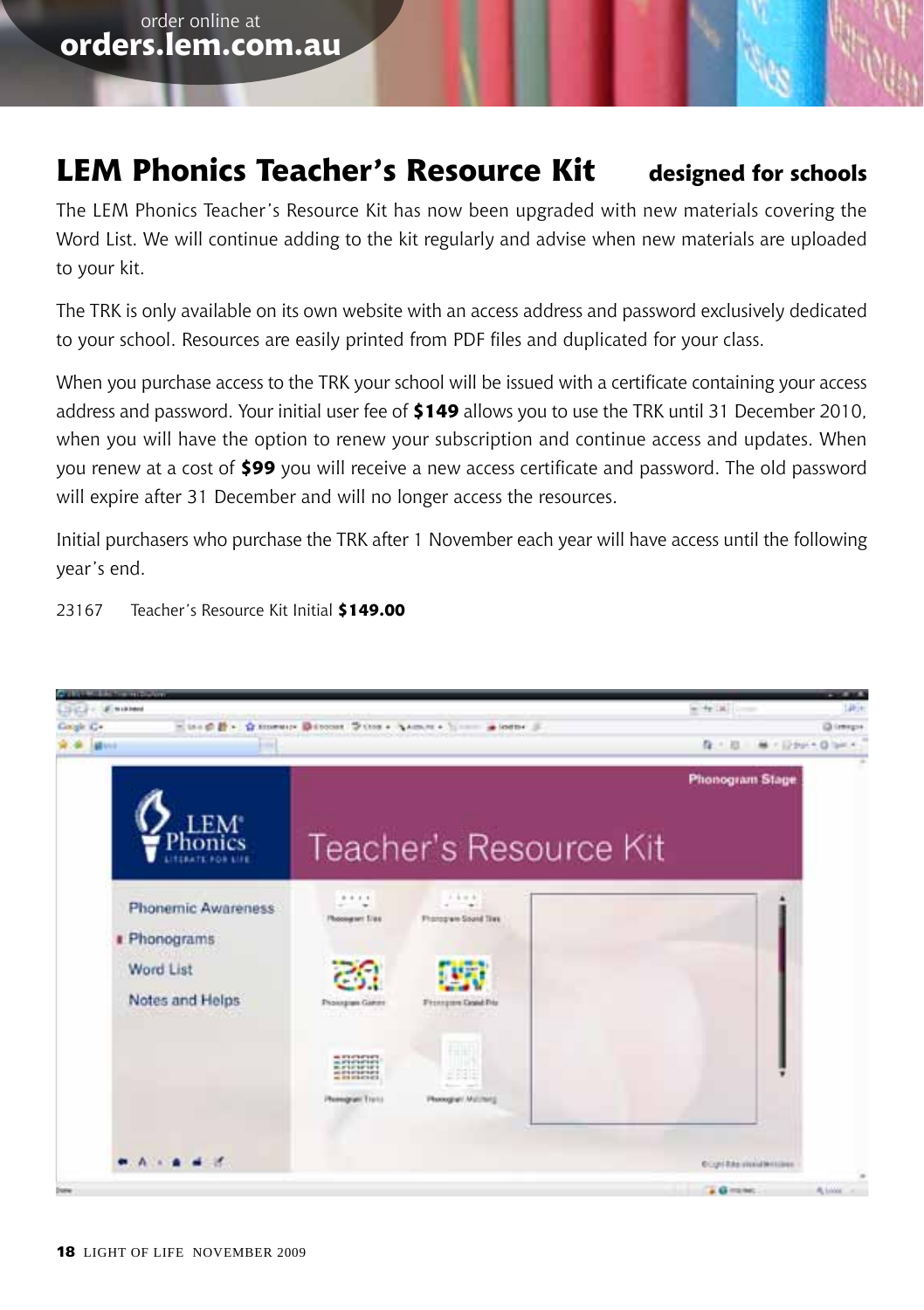# New **Arrivals**

## **A Beka Book New Editions**

#### Grade 5 Science: Investigating God's World (Fourth Edition)

Studies in weather, vertebrates, plants, animals, minerals, matter, energy and light with scientists who believed the Bible.

| \$33.00 | Student Text    | 32025 |
|---------|-----------------|-------|
| \$62.95 | Teacher Edition | 32026 |
| \$9.90  | Test Book       | 32028 |
| \$17.70 | Test Key        | 32027 |
| \$9.90  | Ouiz Book       | 32029 |
| \$17.70 | Quiz Key        | 32030 |



#### Grade 5: Enjoying Good Health (Third Edition)

Encourages students to measure their fitness. Includes study of the muscular and respiratory systems, circulatory system and nutrition.

| 32711 | Student Text                  | \$18.95 |
|-------|-------------------------------|---------|
| 32714 | Teacher Edition               | \$56.25 |
| 32725 | Answer Key to Text            | \$20.75 |
| 32712 | Ouiz, Test and Worksheet Book | \$9.90  |
| 32713 | Quiz, Test and Worksheet Key  | \$17.70 |



#### Grade 5: Old World History and Geography (Fourth Edition)

Studies the eastern hemisphere from the Middle East, through Asia, Africa, Europe, Australia, Oceania and Antarctica. Missionaries are profiled for the country in which they served.

| 32151 | Student Text         | \$35.45 |
|-------|----------------------|---------|
| 32150 | Teacher Edition      | \$72.10 |
| 32152 | Map and Activities   | \$9.90  |
| 32154 | Map and Activity Key | \$17.70 |
| 32153 | Test Book            | \$9.90  |
| 32155 | Test Key             | \$17.70 |
| 32156 | <b>Ouiz Book</b>     | \$9.90  |
| 32157 | Ouiz Key             | \$17.70 |
|       |                      |         |

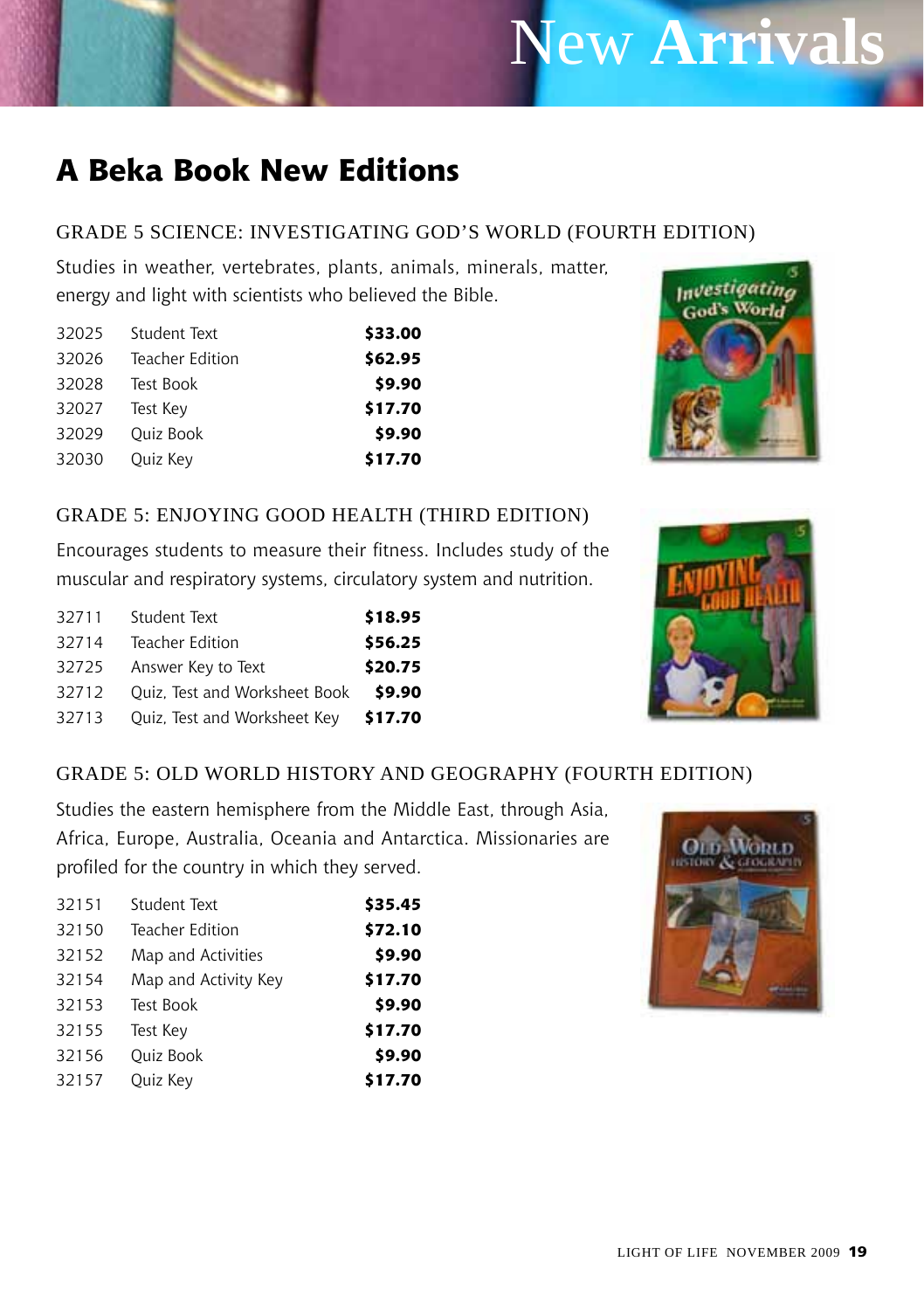#### Grade 8 Grammar and Composition II (Fifth Edition)

This traditional grammar and writing text emphasises the fundamentals of grammar and develops students' ability to think analytically and write clearly and effectively.

| \$29.95 | Student text       | 32440 |
|---------|--------------------|-------|
| \$48.90 | Teacher Edition    | 32441 |
| \$9.30  | Ouiz and Test Book | 32442 |
| \$17.70 | Quiz and Test Key  | 32443 |

#### Grade 8 Literature: Of Places (Fourth Edition)

Ten units of selections of short stories, poetry and essays by some of the world's great writers.

| \$45.85 | Student text       | 32355 |
|---------|--------------------|-------|
| \$97.15 | Teacher Edition    | 32359 |
| \$10.40 | Test and Ouiz book | 32357 |
| \$17.70 | Test and Ouiz Key  | 32358 |

### **Christian Liberty Press New Editions**

#### Grade 3 English

#### **History Stories for Children (Second Edition)**

Numerous short history stories from the Bible, from around the world, and from the Americas, with questions for each story. 196 pages.

34045 History Stories for Children **\$14.65** 34046 Teacher Manual **\$4.40**

#### **American Pioneers and Patriots (Second Edition)**

Twelve units from Spanish pioneers to the transcontinental railroad. Nicely illustrated, 165 pages, large format, hard cover.

| 34011 | American Pioneers and Patriots \$24.90 |        |
|-------|----------------------------------------|--------|
| 34010 | lests                                  | \$4.40 |
| 34009 | Answer Key to Tests                    | \$4.00 |







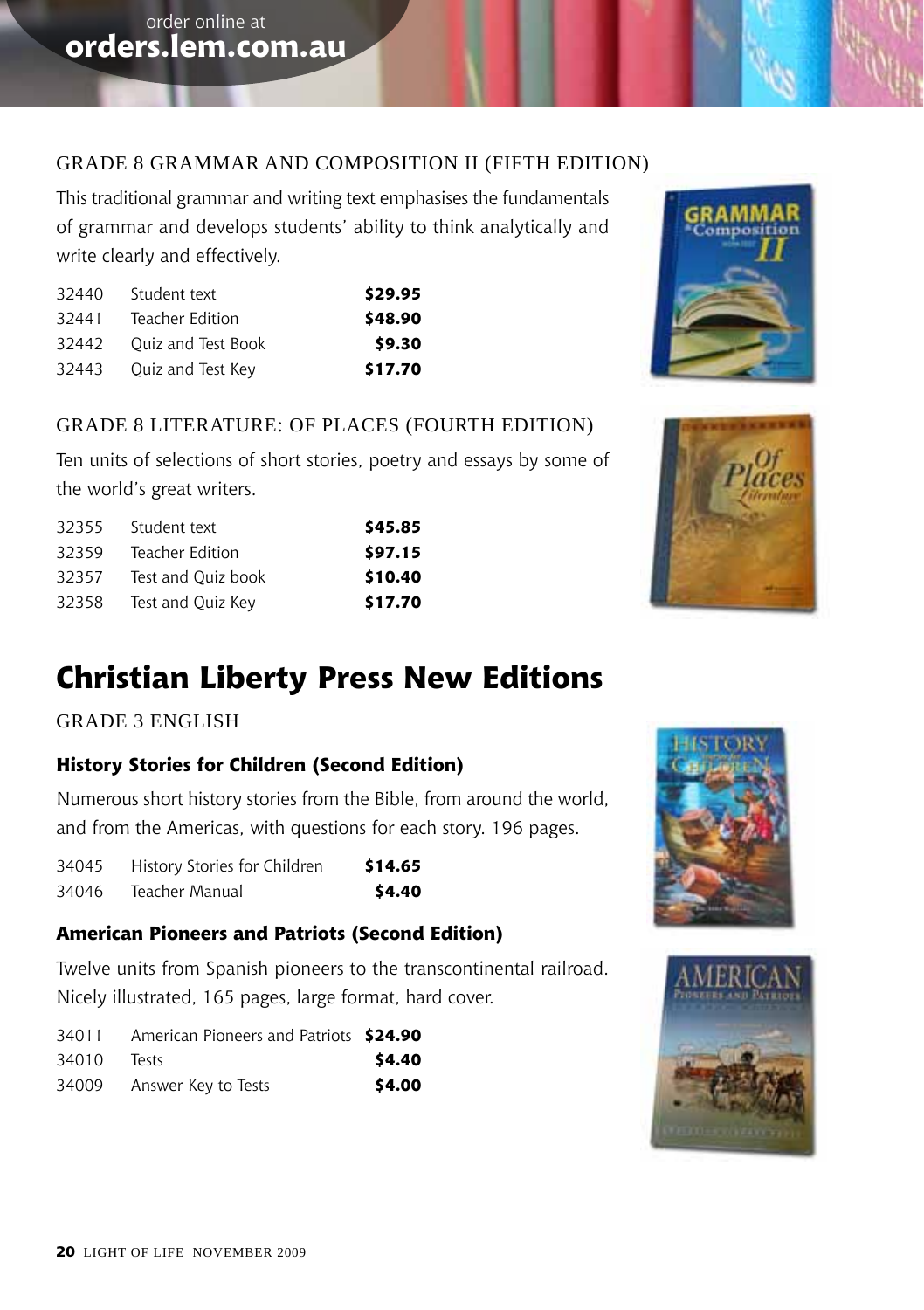# New **Arrivals**



#### Grades 3–5 English: Boys and Girls of Colonial Days

Fourteen stories of children from colonial times in early USA. Nicely illustrated by Vic Lockman. 121 pages.

| 34047 | Boys and Girls of Colonial Days \$13.20 |        |
|-------|-----------------------------------------|--------|
| 34048 | lests                                   | \$2.90 |
| 34049 | Answer Key to Tests                     | \$4.40 |

#### Grades 6–8 English: Story of Inventions (Second Edition)

Twenty one stories of inventions from Isaac Watts steam engine to Goddard and Von Braun and rockets to the moon. 280pgs.

| 34201 | The Story of Inventions | \$14.65 |
|-------|-------------------------|---------|
| 34202 | Tests                   | \$4.40  |
| 34203 | Answer Key to Tests     | \$4.40  |

### **Elva Schroeder**

#### OUTBACK EVANGELIST

The story of Ernest Kramer, pioneer missionary to Central Australia in early twentieth century. Great story of Christian call and service for our children. 120 pages.

14024 Outback Evangelist **\$14.95**

#### WHATEVER HAPPENED TO THE TWELVE APOSTLES?

An older title, but one well worth having for children's education. Contains great stories of the lives of the Apostles plus other biblical personalities. 168 pages.

14020 Whatever Happened to the Twelve Apostles? **\$15.95**

### **The American Dollar Again**

#### Price adjustments — mostly downwards

Once again the Aussie dollar has been on the move up against the American dollar. As most of our suppliers are American, we need to make periodic adjustments to prices. From October 2009 there has been a price decrease on most imported materials. Some publishers have adjusted their prices so changes will not necessarily be uniform. Check our website for the latest prices or phone and request a catalogue.





The Story of nventions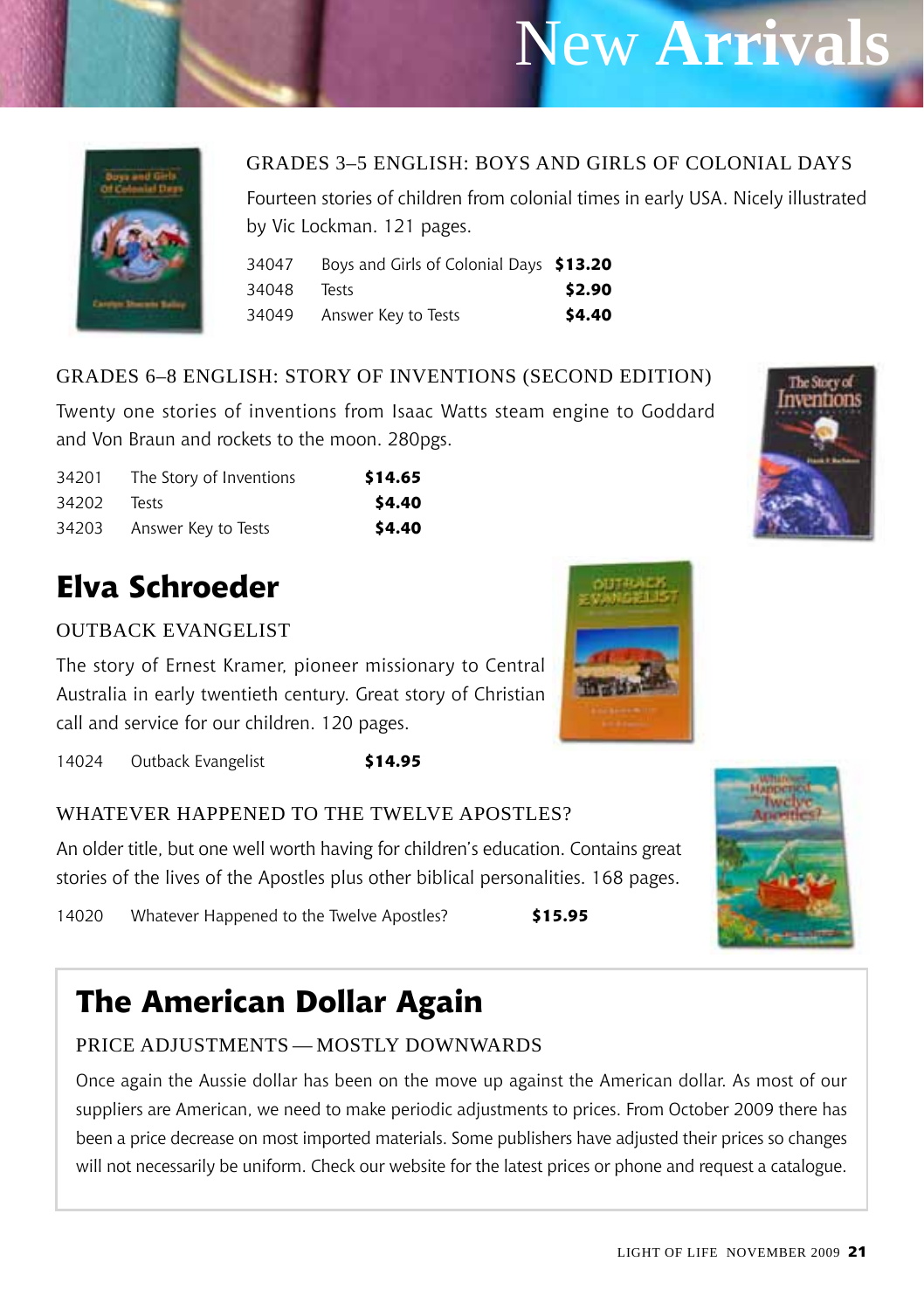# LEM Phonics **Corn**

**Evelyn garrard**

Phonemic awareness is the skill of hearing and manipulating the sounds in words. It is an essential prerequisite to being able to learn through phonics.

Given a rich language environment in early years, a child will usually become phonemically aware automatically. Developing phonemic awareness in the home can be a very enjoyable game which can be played with the children at any time of the day, whether toilet training, baking biscuits, hanging out the washing or when your child is sitting on mother's knee with a book.

Here are some activities and hints which will help develop phonemic awareness from as early as birth:

*1. Sing, say or play nursery rhymes* (LEM has a CD available for this).

Nursery rhymes are full of alliteration and of rhyming words which occur at the end of a verse line. The children feel and enjoy the meter and the rhythm as well as the sound relationships.

2. *Read stories to children starting from very young.* 

This is an opportune time to introduce more vocabulary to the children and to also input good wholesome content. Discuss the content with the child so that they have training in thinking



about what they hear, making mental images and learning to express thoughts in an accurate and interesting way.

#### 3. *Play sound games*

For example, when hanging out the washing say, 'Get me a p-e-g-, please? This peg is r-e-d.' Association with the thing being sounded is important at the beginning.

Make the sounds very close together at first and gradually draw them apart more when the child can recognize the whole word from the sounds. Then let the child try to divide an easy word into sounds themself, e.g. l-igh-t, c-u-p. At this stage it doesn't matter about knowing **igh** as a written phonogram. Only sounds are being used. You could sound *kite* just the same way (k-igh-t), even though it is spelled 'kite'.

The same game can be played with syllables. Syllables and phonogram sounds (phonemes) are the two ways a word can be orally divided into 'chunks' of sound. Usually children can 'hear' a set of broken syllables (hel-i-cop-ter) more easily than broken phonogram sounds (p-e-t).

Another fun game is to have children repeat nonsense words. It sharpens their awareness of sound. Tell the child you are going to speak in an unknown language. It doesn't matter how you pronounce the following nonsense words as long as the student repeats exactly what you said.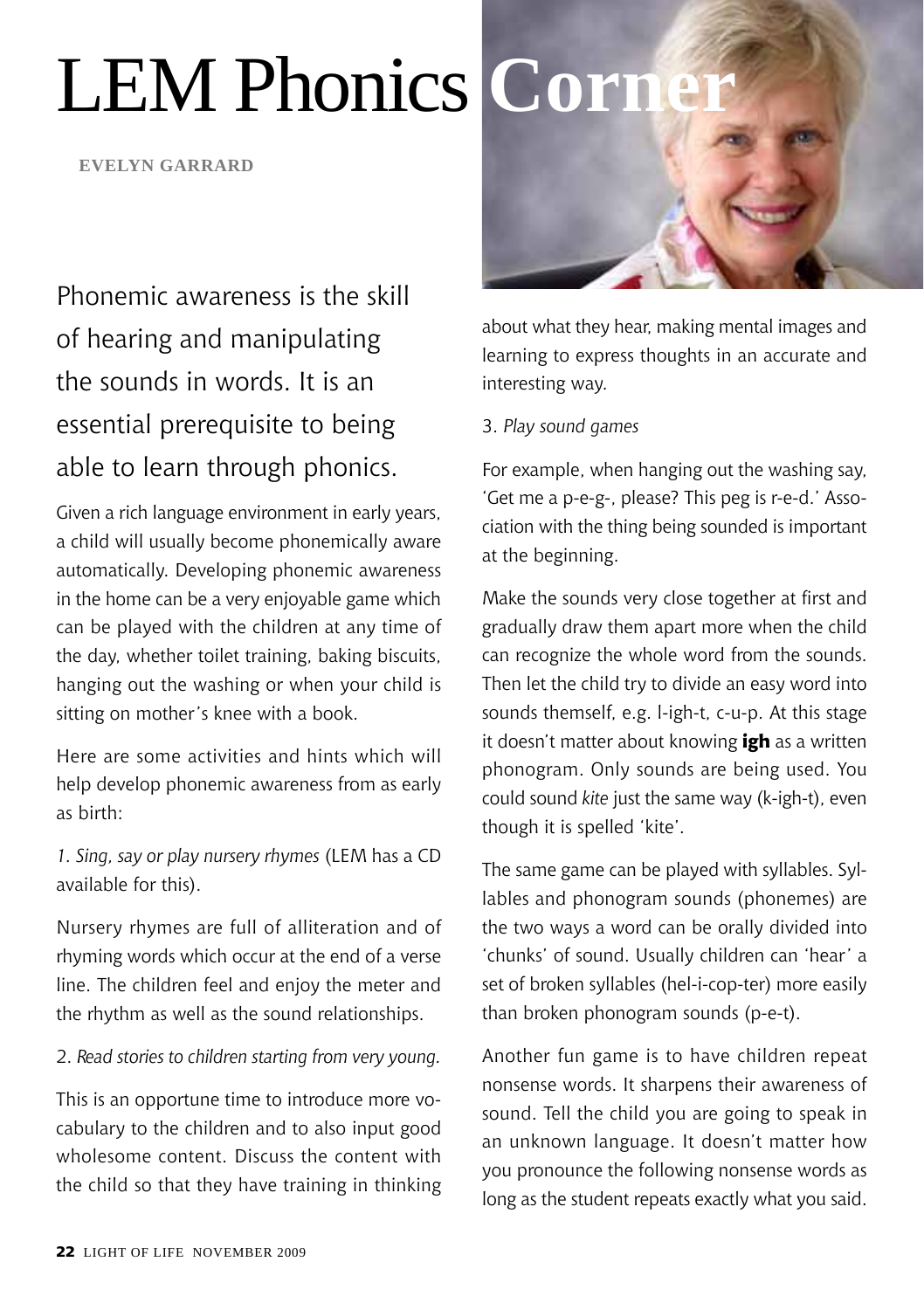Create more of your own words:

| dag     | lobate   | mip      |
|---------|----------|----------|
| noif    | dookle   | pog      |
| parflip | folsheck | gad      |
| havlish | quendle  | weglamp  |
| haik    | bibe     | blowberg |
| feek    | moosh    | shachen  |

There are some children who may not 'hear' the sounded word at first because they do not understand what the game is about. So it is best to begin by you, the parent or teacher, sounding the word and saying the word yourself after sounding it. You could even create a little song to make it more interesting, e.g.:

| c-a-t says cat, | m-a-t says mat,        |
|-----------------|------------------------|
| h-a-t says hat, | the cat is on the mat. |

Remember to use the *sounds* of the letters, not the letter names ('k', 'a', 't', not 'see', 'ay', 'tee'). I do not recommend teaching children the alphabet before children begin school. I have met a good many children who confuse the sounds with letter names if taught before the sounds. It is better to first

We worked so hard to grab the child's **attention** that we forgot the **learning**

work orally with the sounds. Letter names will 'come' easily enough as the child progresses with phonics.

Perhaps you are one of the parents who are tempted to use use the children's programmes on TV as a learning time for your children. During most TV viewing time, children are NOT getting the same quality of phonemic awareness training that mother, father or teacher can give. Some fast–moving sophisticated programmes which use initial sounds of words, such as *Sesame Street*,

may actually have detrimental side effects. If a programme moves too fast for a child to have time to process the thought and make response to it, the child can easily become what is called a 'passive learner'.

Listen to this warning from Jane Healy, author of *Endangered Minds*:

Good learning and good problem solving require active involvement and persistance. Failures at this level are related to many types of learning disabilities. Many people intuitively feel that exposure in early childhood to a great deal of television may create passive learners who give up too easily.

She quotes one prominent researcher, Dr. Jennings Bryant of the University of Alabama, who

> is personally convinced that TV certainly changes things as far as active learning is concerned:

"One thing we do know," he explained, "Is that it reduces what we call 'vigilance' (the ability to remain actively focused on a task). If they watch lots of fast–paced programmes and then we find them things to do afterwards such

as reading or solving complex puzzles, their stick-to-it-iveness is diminished..."

Dr Bryant, who served on a research and planning committee for *Sesame Street*'s sibling *The Electric Company*, now believes that choosing such a fastpaced format for both programmes was a mistake.

Unfortunately I don't think that *Sesame Street* is one of the good examples. We worked so hard to grab the child's attention in the competitive media environment, that sometimes we forgot the learning. We may have been teaching the wrong thing—learning externally instead of